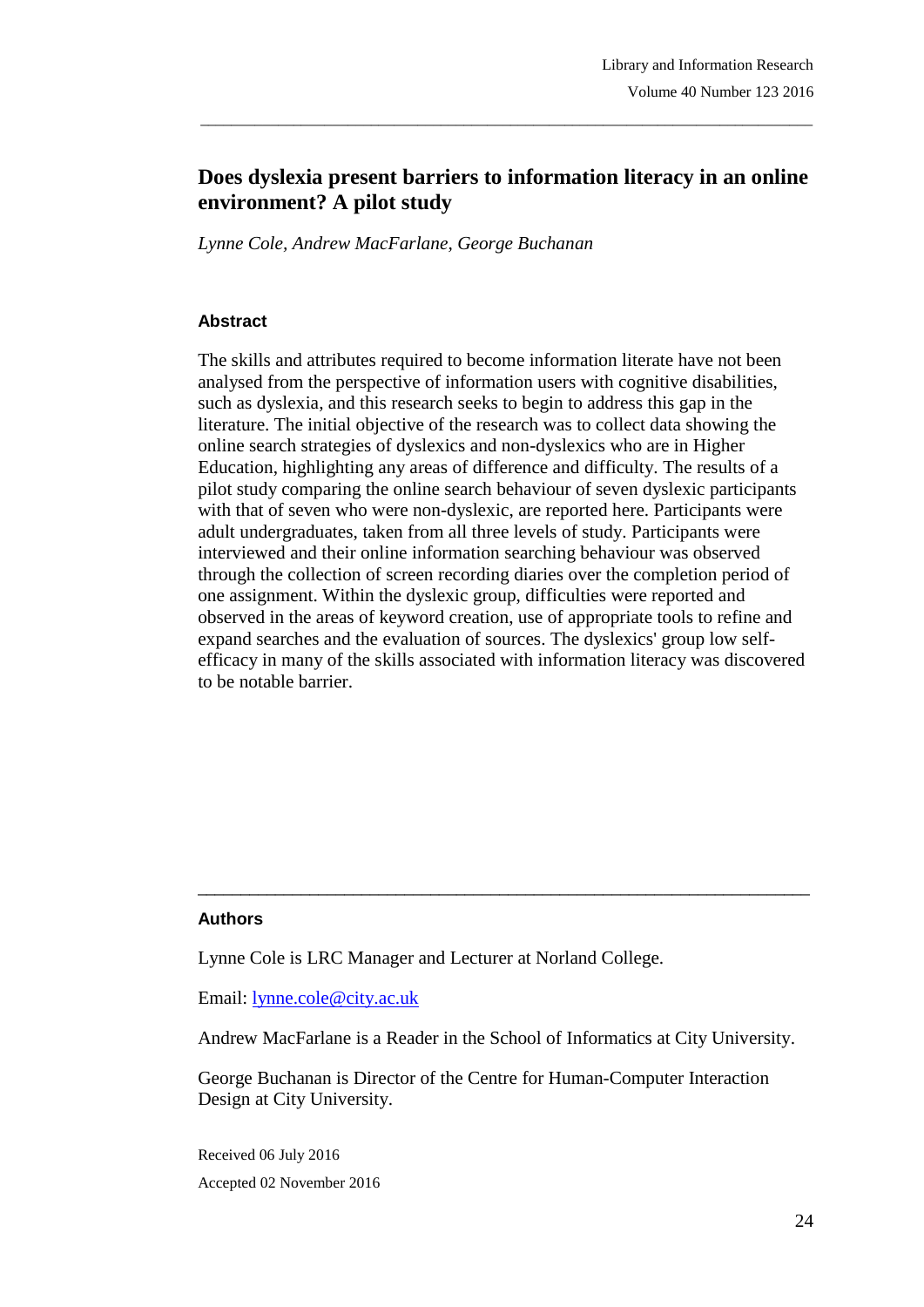# **1 Introduction**

Although 10% of the population have dyslexia, 4% severely so (Snowling, 2000; British Dyslexia Association, 2013), only around 3% of the Higher Education undergraduate student population has a declared specific learning difficulty (Higher Education Statistics Agency, 2015). Within this group, a smaller number will have dyslexia and information literacy has not been analysed from this minority group's information user profile. By investigating whether dyslexia impacts the skills required for information literacy in relation to online searching, focusing on search strategies employed, this report seeks to begin to address this unrepresented area in the literature. It is hoped that wider professional conversations with regards to dyslexia and information literacy and its instruction are instigated.

\_\_\_\_\_\_\_\_\_\_\_\_\_\_\_\_\_\_\_\_\_\_\_\_\_\_\_\_\_\_\_\_\_\_\_\_\_\_\_\_\_\_\_\_\_\_\_\_\_\_\_\_\_\_\_\_\_\_\_\_\_\_\_\_\_\_\_\_\_\_\_\_\_\_\_\_\_\_\_

As a librarian working alongside students with specific learning difficulties in a student support capacity, the motivation for this research came from the recognition that, although there are a plethora of guide books that advise how to adapt teaching and study skills to those with dyslexia, information literacy instruction is yet to be customised in this way. The aim of the research, which is part of a wider doctoral research project, is to consider information literacy from the profile of a dyslexic information user so that recommendations for information literacy instruction can be made.

There are a plethora of definitions and models of information literacy (ACRL, 2015; ALA, 2015; CILIP; 2013; SCONUL; 2011) that feature a wide range of associated skills that must be mastered to become information literate. SCONUL (2011) details a series of understandings and abilities which are required for information literacy. The descriptors included in The Seven Pillars of Information Literacy model developed by SCONUL (2011) are used to evaluate the information literacy of participants in this research. This model was chosen due to the observable and measurable descriptors within each Pillar, which SCONUL affirm to be "skills and competences" and "attitudes and behaviours" (SCONUL, 2011, 3). The Pillars of *Identify, Plan, Gather and Evaluate* contain information literacy skills that relate to online searching and these are investigated within this study.

Keyword creation and revision are highlighted in *Identify* and *Plan,* while *Plan*  also details the skills required to construct search strategies, an ability further developed in *Gather.* Finally, *Evaluate* describes the need to be able to "assess the quality of information" (SCONUL, 2011, 9) while at the same time being able to "relate the information found to the original search strategy" (SCONUL, 2011, 9). By investigating the participants understanding and abilities, affective and cognitive challenges will be highlighted and will allow information professionals to consider instructional implications for the teaching of online information literacy skills.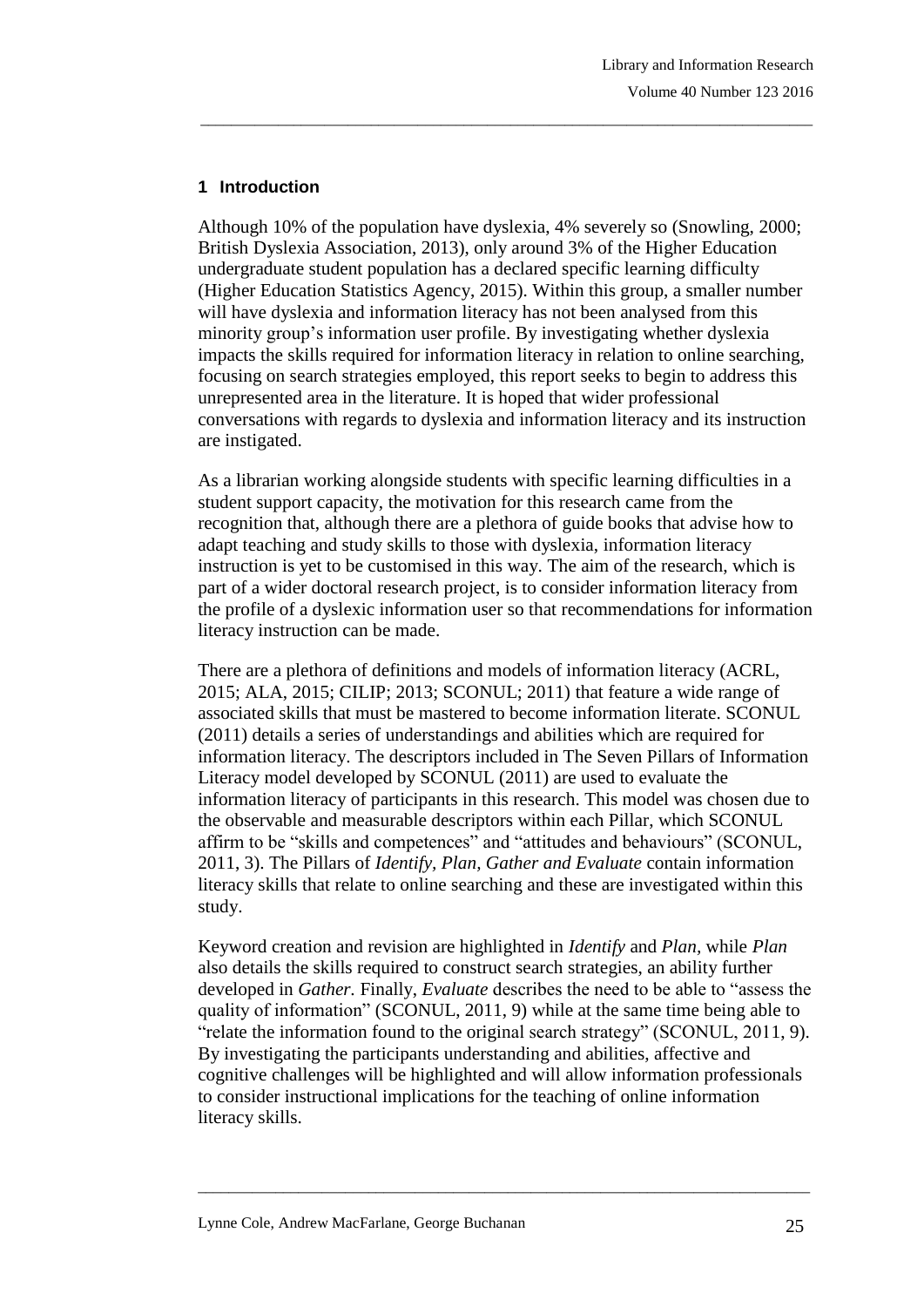## **2 Background**

### **2.1 Cognitive Profile**

In order to research the "skills and competencies" and "attitudes and behaviours" (SCONUL, 2011, 3) that are associated with information literacy from a dyslexic's cognitive profile, the characteristics of a dyslexic information user must first be established. Defining dyslexia can be difficult, as too is diagnosis, because there can be vast differences in individual profiles (Smythe, 2000; Snowling and Stackhouse, 2006; Elliot and Grigorenko, 2014). Nevertheless, there are common difficulties which those with dyslexia will encounter and these manifest themselves in the broad range of skills needed for successful reading, writing and spelling (Rose, 2009).

\_\_\_\_\_\_\_\_\_\_\_\_\_\_\_\_\_\_\_\_\_\_\_\_\_\_\_\_\_\_\_\_\_\_\_\_\_\_\_\_\_\_\_\_\_\_\_\_\_\_\_\_\_\_\_\_\_\_\_\_\_\_\_\_\_\_\_\_\_\_\_\_\_\_\_\_\_\_\_

The symptoms of dyslexia are widely accepted to be caused by a phonological deficit (Stanovic and Siegel, 1994; Snowling, 2000) and common areas of weaknesses are observed in: phonological awareness, verbal memory and verbal processing speed, with these skills being used for diagnosis (Rose, 2009). The British Dyslexia Association (2013) argue that definitions should include visual processing difficulties and that strengths in other areas of development, such as visual thinking skills, should be acknowledged.

Reading and spelling difficulties are persistent throughout life and will impact upon the way dyslexic information users interact with online platforms. Berget, Mulvey and Sandnes (2016, 17) note that:

*information search requires spelling skills in order to produce accurate and purposeful queries and word recognition skills for exploring results and assessing documents for relevance.*

Word recognition involves the use of working and long-term memory. Memory is "the human ability to store, retain, and recall information" (MacKenzie, 2013, 48) and areas in which dyslexic learners commonly show weakness are measurements of verbal working memory and long term memory vocabulary recall. Weaknesses in working memory are due to:

*problems with phonological processing [as this] restricts the number of verbal items [dyslexic learners] can retain in memory and has a knock-on effect in working memory tasks.*

### (Snowling, 2000, 37)

Everybody's working memory has a capacity limit and, due to the processing effort taken to decode letters, words and sentences, this is reportedly less in dyslexic learners (Snowling and Stackhouse, 2006). If Brady's (1991) pie analogy is used, dyslexic learners use up more of the available working memory "pie" in decoding verbal information, which then leaves less room for temporary storage of information. Hence, low working memory capacity affects the way information is processed: those with dyslexia process information differently from those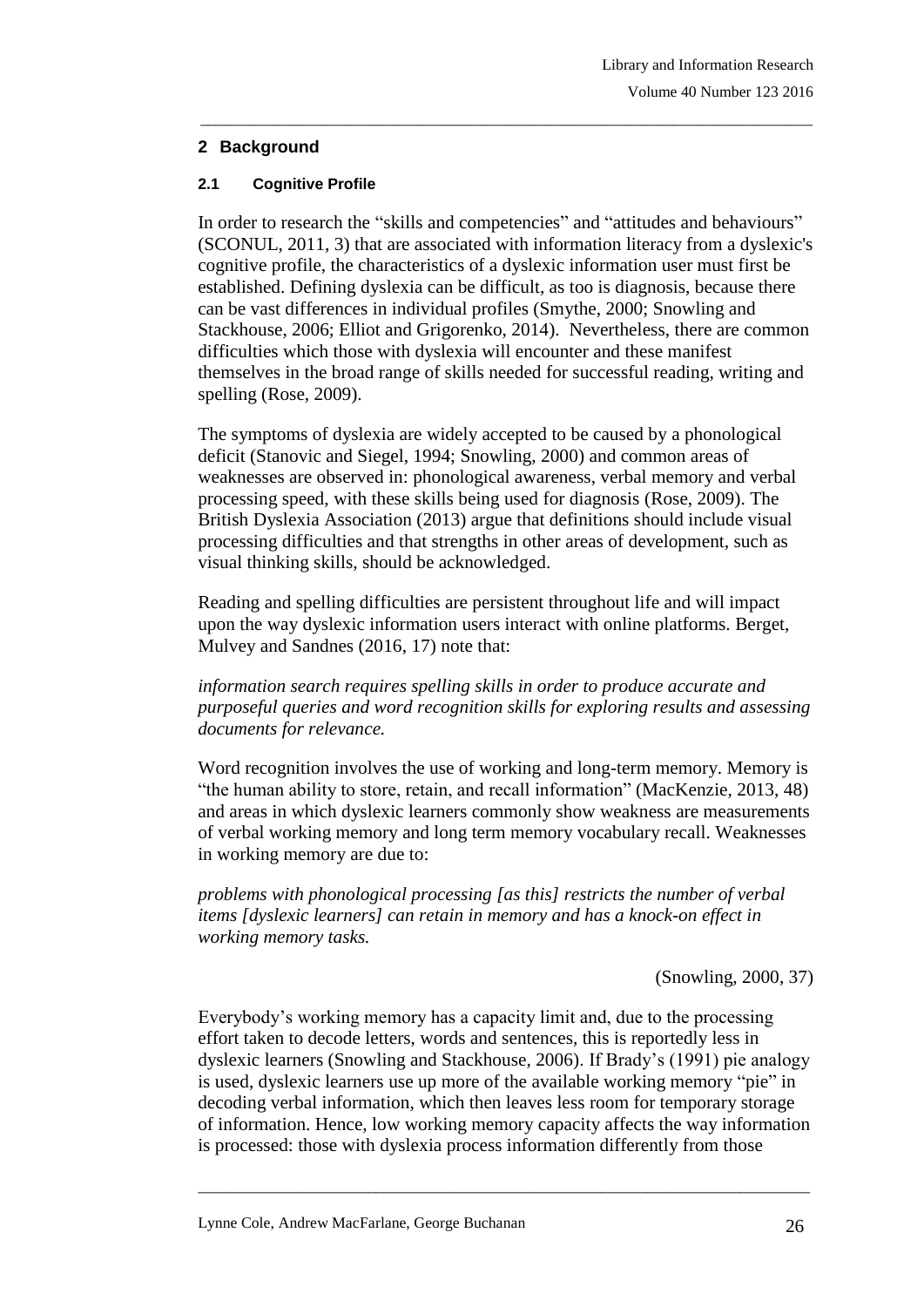without the condition and difficulty remembering audio and visual information can impair the ability to follow sets of instructions (Reid, 2007).

\_\_\_\_\_\_\_\_\_\_\_\_\_\_\_\_\_\_\_\_\_\_\_\_\_\_\_\_\_\_\_\_\_\_\_\_\_\_\_\_\_\_\_\_\_\_\_\_\_\_\_\_\_\_\_\_\_\_\_\_\_\_\_\_\_\_\_\_\_\_\_\_\_\_\_\_\_\_\_

Working memory capacity may also have implications when dyslexic information users interact with new information found throughout a search and have to relate this information to the original search (SCONUL, 2011). Furthermore, in regards to the ability to evaluate sources, MacFarlane *et al.* (2012) found a link between working memory and the number of documents that were judged irrelevant in information retrieval tasks. It was found that a low working memory capacity impaired ability to judge documents as irrelevant (MacFarlane *et al.,* 2012).

Long term memory stores information, such as vocabulary, spellings and facts previously learned (Vance and Mitchell, 2006). As words are stored in long term memory, dyslexics will have associated difficulties in retrieving the desired words, even if terms are familiar (Snowling, 2000). Furthermore, during information search tasks, long term memory will be constantly called upon to make sense of the information encountered in relation to previously held knowledge.

## **2.2 Self-efficacy**

Bandura (1993) found that the higher the perceived self-efficacy of an individual, the higher the probability of the individual remaining task orientated*,* even when set-backs are encountered, and of them employing strong analytical thinking skills. It has been found that those with dyslexia have low self-efficacy in relation to educational tasks (Burden, 2008) and it is pertinent to investigate if these affective aspects also influence the ability to become information literate. Walton and Hepworth (2011, 468) found that "becoming information literate was associated with the affective state". In addition, Ford, Millar and Moss (2001) note that self-efficacy in information retrieval can be increased with intervention and this makes it an important area of study in user instruction for dyslexics.

### **2.3 Assistive strategies**

Systematic approaches to the teaching and retention of new skills and information to dyslexic learners that have been shown to be most effective are the use of multi-sensory learning, including visual techniques, such as concept mapping, and overlearning (Reid, 2013; Stein and Saunders, 2012). Within the context of Higher Education, Pino and Mortari (2014) identified four key themes within students' personal coping strategies:

- study skills;
- compensatory strategies;
- help from family, friends and fellow students;
- meta-cognitive and meta-affective skills.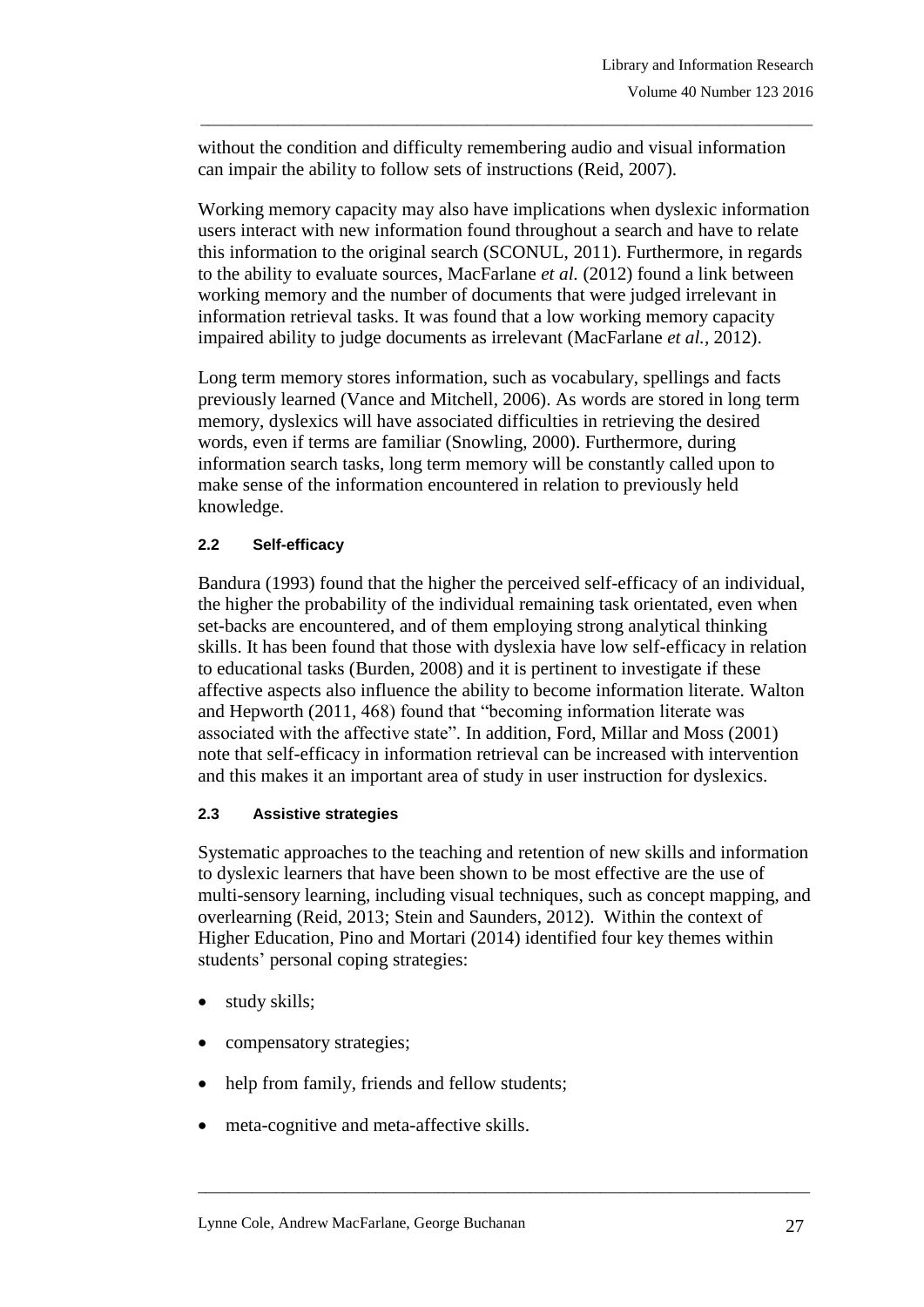People involved in the information literacy instruction of those with dyslexia must consider this holistic picture of how dyslexics are approaching their education. Meta-cognition and meta-affective skills allow students to consider their thinking and emotions as they progress through their learning, drawing on previous learning experiences. McLoughlin and Leather (2013) argue that these skills may not be developed in dyslexic students, as they may have had negative learning experiences in the past. Reid (2007) highlights the importance of tailoring support to the individual when providing study skills support and this sentiment can be applied to all instructional interactions with dyslexic learners.

\_\_\_\_\_\_\_\_\_\_\_\_\_\_\_\_\_\_\_\_\_\_\_\_\_\_\_\_\_\_\_\_\_\_\_\_\_\_\_\_\_\_\_\_\_\_\_\_\_\_\_\_\_\_\_\_\_\_\_\_\_\_\_\_\_\_\_\_\_\_\_\_\_\_\_\_\_\_\_

Searching for and evaluating sources of information online involves interaction with a predominantly written medium and commonly employed coping strategies to help compensate for reading and writing difficulties include the use of assistive technology (Draffan, Evans and Blenkhorn, 2007) to read text aloud and to transfer speech to written text.

## **3 Methodology**

If dyslexia presents barriers to learning, then it is a justifiable hypothesis that it will also present barriers to becoming information literate. In order to investigate this, a mixed methods approach was adopted, the research aim being to investigate the behaviours and thinking of the participants (Bryman, 2016) as they searched for sources of information for an assignment. Search behaviour was observed through the collection of screen recordings and participants' thinking about the search process was explored in interviews.

## **3.1 Context**

The study was conducted in a small, alternative Higher Education provider which offers one BA (Hons) degree in Early Years Development and Learning. 98.5% of students are female and in 2015-2016, 8% of students had declared themselves as dyslexic. Students receive three information literacy instruction lectures in groups of around twenty in the first year of study. These sessions are titled 'Searching for information', 'Evaluating information' and 'Using information ethically'.

Emails calling for volunteers were sent at the beginning of the academic year in 2015 to second and third year students and in January 2016 to first year students. Participants were recruited from all three year groups and initial meetings arranged as soon after participants volunteered as possible, all within one week of this. The modules selected for inclusion had submission dates ranging from 24 January 2016 to 24 April 2016 and each participant came back in for an interview within two weeks of assignment submission.

## **3.2 Protocol**

Data was collected in a three stage process; an initial meeting, screen recording diaries and a closing interview.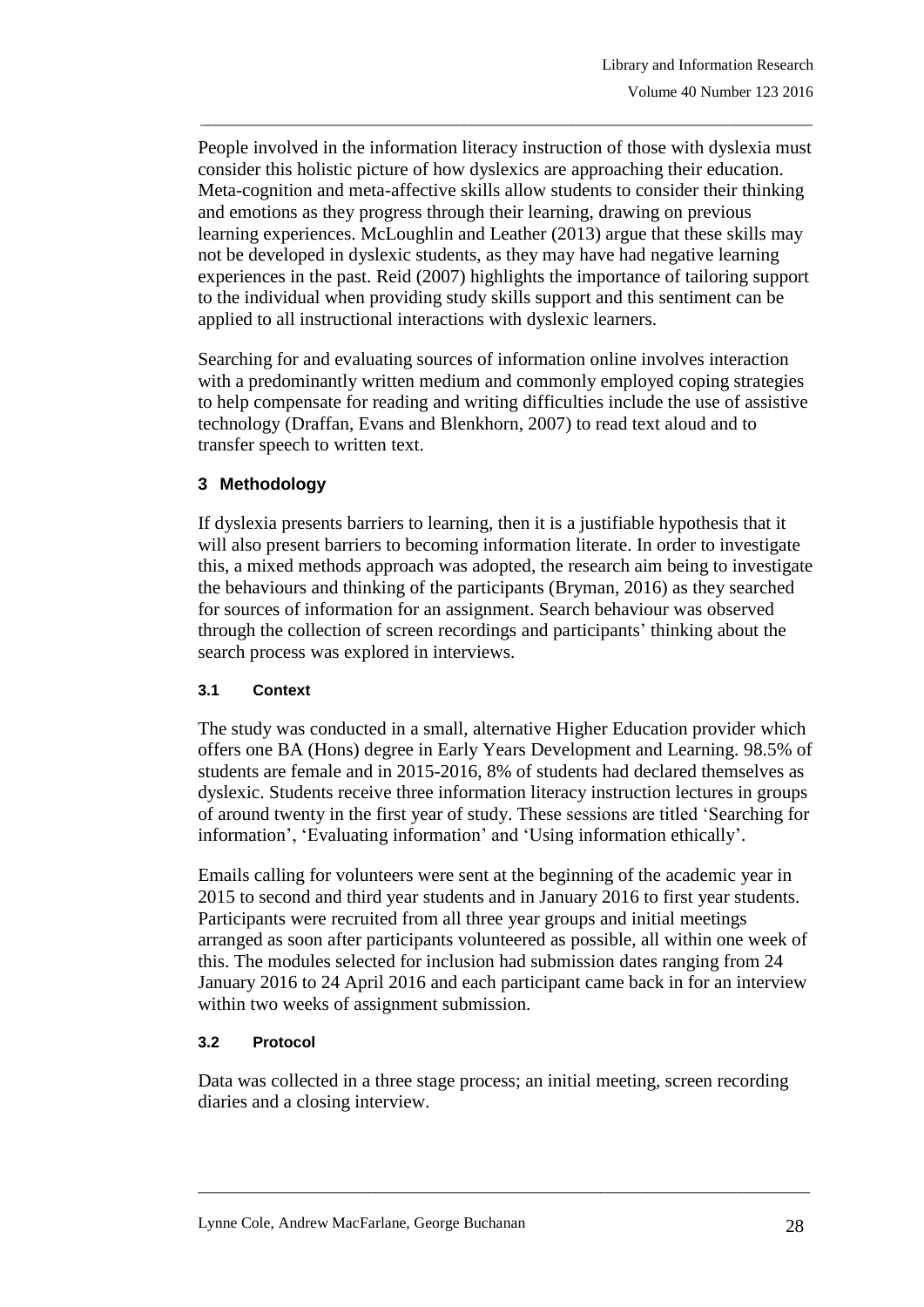## **3.2.1 Initial Meeting**

There were five steps to the initial protocol; two questionnaires and three cognitive screening exercises. Background questions were asked, after which a fifteen question self-efficacy questionnaire was administered. This required participants to rate their efficacy from 0-100 in the three areas of:

\_\_\_\_\_\_\_\_\_\_\_\_\_\_\_\_\_\_\_\_\_\_\_\_\_\_\_\_\_\_\_\_\_\_\_\_\_\_\_\_\_\_\_\_\_\_\_\_\_\_\_\_\_\_\_\_\_\_\_\_\_\_\_\_\_\_\_\_\_\_\_\_\_\_\_\_\_\_\_

- general academic work;
- searching using the internet;
- searching using Discovery, an online resource discovery database to which participants had access.

A score of 0 indicated they had no confidence in their ability and 100 meant they had complete confidence. A scale of 0-100 was chosen in alignment with Bandura's assertion that this provides more sensitive and reliable predictions of performance (Bandura, 2006).

The three cognitive screening exercises administered were; a digit span test**,** rapid automised naming and reading speed. A digit span test measures the phonological side of working memory, an area in which dyslexics show consistent and prevailing weakness (Snowling, 2000). Participants repeat increasingly long series of numbers, forward to begin with, then they are required to reverse the sequence and to continue until they have repeated two sequences incorrectly. Turner and Ridsdale's (2004) sequences were used. Rapid Automised Naming (RAN) was first developed as a cognitive measure in 1976 by Denckla and Rudel (1976) and it measures the ability to recall familiar words from long-term memory and shows information processing speed. Those with developmental dyslexia have been consistently shown to perform slower in these tasks in comparison to their peers (Norton and Wolf, 2011). Elliot and Grigorenko (2014) highlight that low scores in RAN indicate the ongoing difficulties of word retrieval for well-known vocabulary. The York Adult Assessment Battery-Revised (YAA-R) (Warmington, Stothard and Snowling, 2012), which recorded scores for one hundred and six university students with no history of reading difficulty, was used and participants were timed as they called out the names of familiar objects presented, in pictures, in lines. To calculate reading speed, a passage with one hundred and five words was presented on an iPad and the time taken to read aloud was recorded, noting errors, giving an indication of peer alignment with regards to reading capability.

## **3.2.2 Screen Recordings**

If participants used a laptop with Windows, *BB Flashback Express* (Blueberry Software Ltd., 2016) was downloaded and a demonstration given. If they had a Mac, instructions were given on how to use the *Quicktime Player* (Apple Inc., 2016). Participants were instructed to record all searches made for sources of information for one module and they were emailed and invited back for the closing interview once the module had been completed.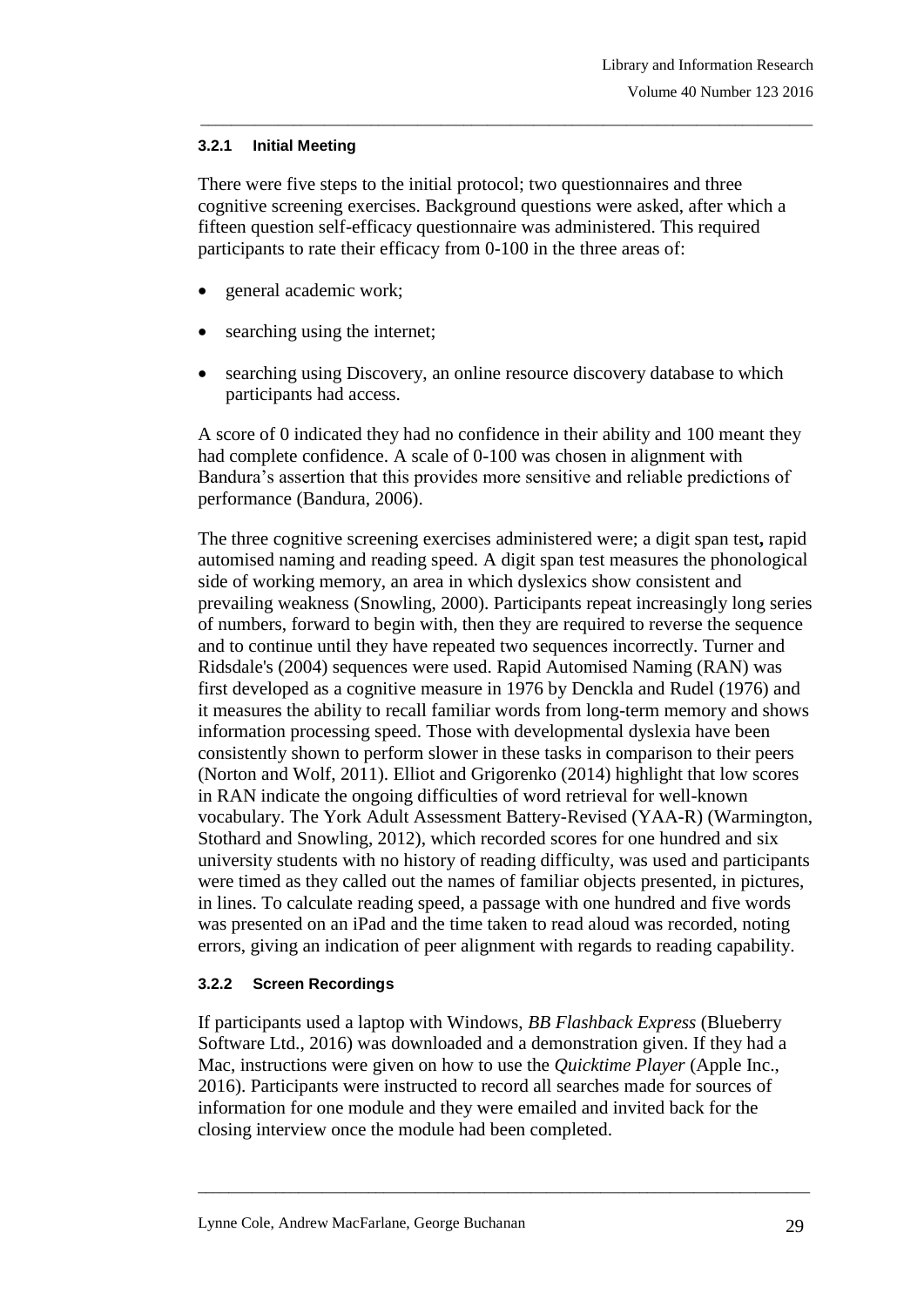## **3.2.3 Closing Interview**

Participants submitted their reference list and were asked to reflect to what extent they felt their search for resources was successful, or otherwise, discussing successes and areas of difficulty.

\_\_\_\_\_\_\_\_\_\_\_\_\_\_\_\_\_\_\_\_\_\_\_\_\_\_\_\_\_\_\_\_\_\_\_\_\_\_\_\_\_\_\_\_\_\_\_\_\_\_\_\_\_\_\_\_\_\_\_\_\_\_\_\_\_\_\_\_\_\_\_\_\_\_\_\_\_\_\_

# **3.3 Ethical Considerations**

Approval was sought and granted from the Department of Computer Science Research Ethics Committee at City University, London. It was important that the study did not exert any undue pressures on the participants, as preparing for an assignment can already be deemed to be a stressful time. The interviews were carried out at the onset of modules and after the assignment had been completed, to minimise time spent in interviews during the academic semester and the time leading up to submission. It was encouraging to note that minimal disruption from having to stop and start the screen recording software was reported by participants and the use of Quicktime Player (Apple Inc, 2016) and BB Flashback (Blueberry Software Ltd., 2015) software was considered to be successful. The requirement to keep all data secure throughout the research process was accentuated by the sensitive nature of much of the data generated, in particular through the cognitive screening exercises. Furthermore, when viewing recordings for data analysis, anonymity was not always possible, as participants often had personal photographs as screen savers and it was common for pop-ups from Facebook and emails, which included names and usernames, to be visible. Of pertinence were occasions when participants signed in to platforms, such as Discovery and emails, when passwords were visible.

## **3.4 Participants**

Eighteen participants were originally recruited, nine dyslexic and nine nondyslexic. Of the non-dyslexic group, one stated at the closing interview that she had decided to do her searches on an iPad and hence, had no recordings. Another returned an extremely low score in the digit span test, two percentile, and although she had previously been tested for dyslexia and this had not been diagnosed, it was decided that there may be another cognitive disability present and she was withdrawn from the study. Of the dyslexic group, one participant claimed to have forgotten to record any searches and another did not submit her assignment due to mitigating circumstances and was withdrawn from the study.

Results from fourteen participants are reported; seven dyslexic and seven nondyslexic (Table 1). Participants came from all three year groups and the modules they recorded searches for are shown in Table 2.All participants were female undergraduate students ranging in age from 18 (C8) to 27 (P7). The average age in the dyslexic group was 22 and for the non-dyslexic group this was 20.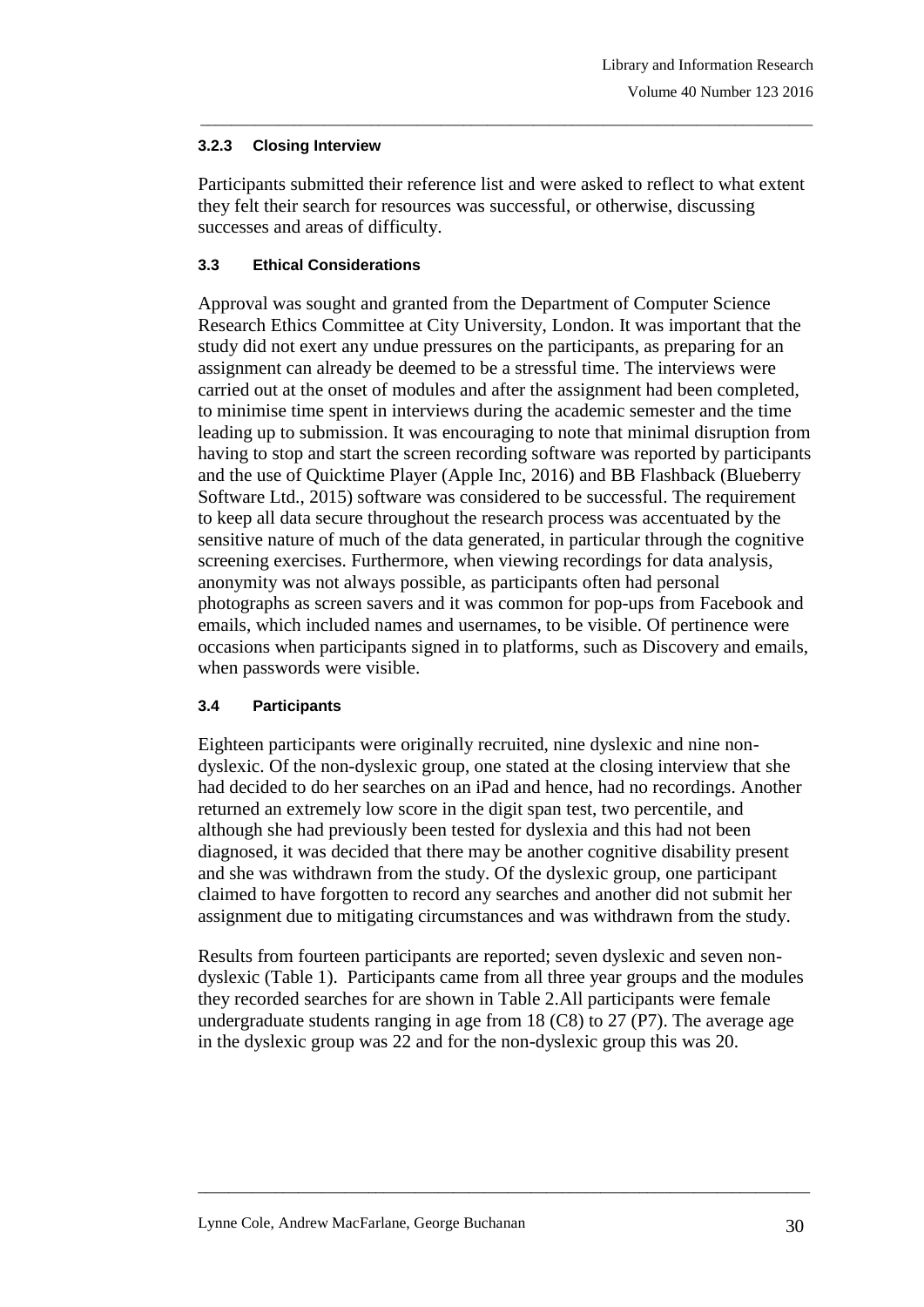| <b>Dyslexic Participants</b> | P1, P3, P5, P6, P7, P8, P9                                                                                                                              |
|------------------------------|---------------------------------------------------------------------------------------------------------------------------------------------------------|
|                              | <b>Non-dyslexic Participants</b>   C <sub>2</sub> , C <sub>4</sub> , C <sub>5</sub> , C <sub>6</sub> , C <sub>7</sub> , C <sub>8</sub> , C <sub>9</sub> |

**Table 1: Participants.**

| <b>Module Title</b>                   | <b>Participants</b>                                                                                 |
|---------------------------------------|-----------------------------------------------------------------------------------------------------|
| The Literature Review (Level 6)       | C <sub>2</sub> , C <sub>5</sub> , C <sub>6</sub> , P <sub>1</sub> , P <sub>5</sub> , P <sub>7</sub> |
| <b>Parenting Approaches (Level 5)</b> | C7, C9, P3, P6,                                                                                     |
| The Invention of Childhood (Level 4)  | C <sub>4</sub> , C <sub>8</sub> , P <sub>8</sub> , P <sub>9</sub>                                   |

**Table 2: Participants' level of study.**

### **3.5 Screen Recordings Collected**

The total length of the recordings collected was fifteen hours, two minutes and twenty-two seconds. The non-dyslexic group submitted seven hours, forty-three minutes and fourteen seconds of recordings and the dyslexic group submitted seven hours, nineteen minutes and eight seconds. The least amount of time submitted by a participant was seven minutes forty-seven seconds (P7), which the participant estimated to be 5% of total searches and the most was three hours, twenty-eight minutes and fifty-seven seconds (P8), which was stated to be 90% of total searches undertaken.

# **4 Self-efficacy and Cognitive Screening Results**

To investigate cognitive and affective barriers to information literacy, the dyslexic participants' cognitive and affective profiles had to be analysed in comparison to their peers. Cognitive aspects were measured in the aforementioned cognitive screening exercises and efficacy was analysed through questioning. Participants were asked to rate their efficacy in fifteen skills (Table 3) and the average for the dyslexic and non-dyslexic group of participants are shown in Figure 1.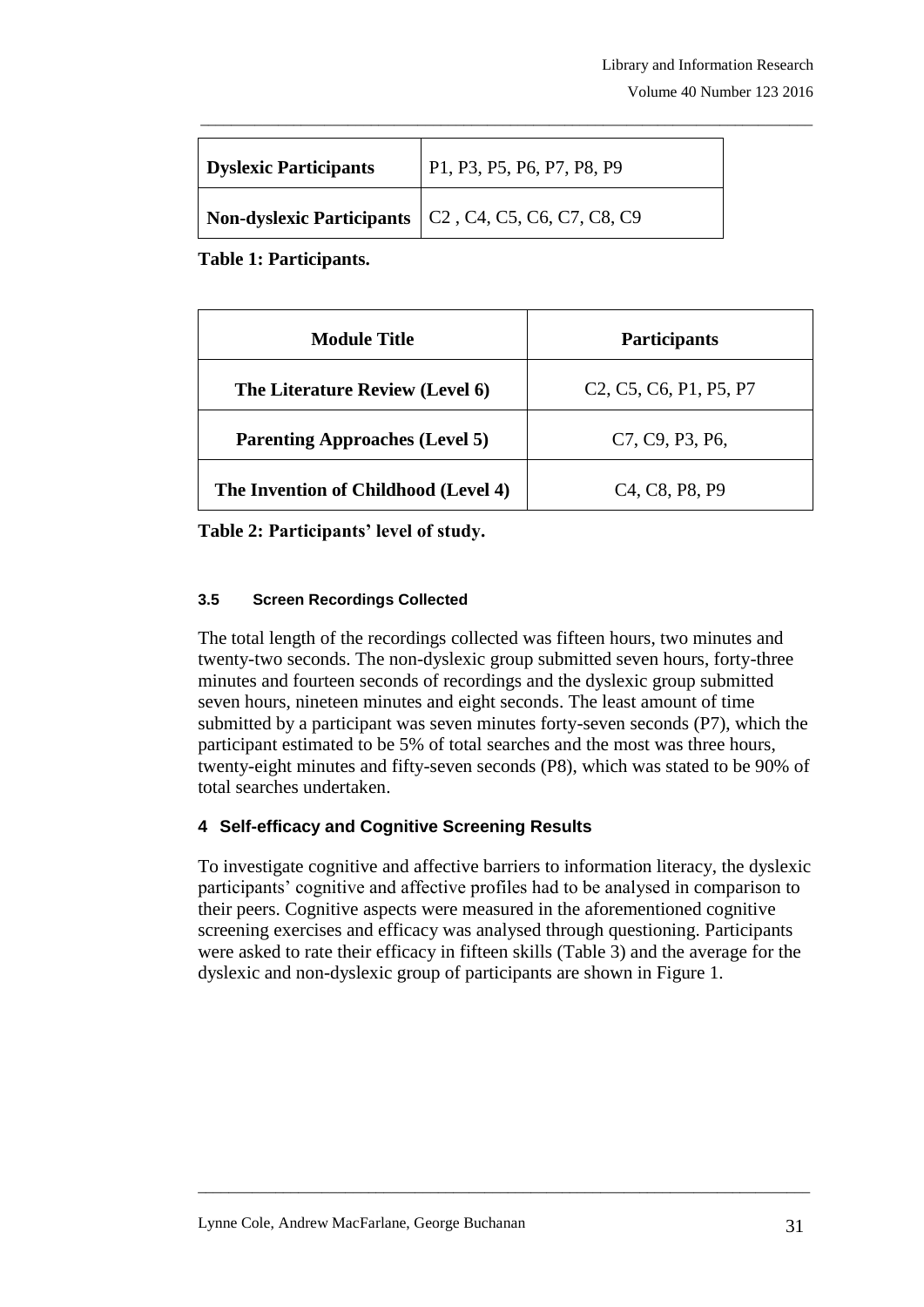Volume 40 Number 123 2016

| Q1             | I can plan university work                     | Q <sub>9</sub> | Discovery: I can find information inside<br>sources |
|----------------|------------------------------------------------|----------------|-----------------------------------------------------|
| Q2             | I can organise university work                 | Q10            | Discovery: I can refine searches                    |
| Q <sub>3</sub> | I can motivate myself to do<br>university work | Q11            | Internet: I can find appropriate sources            |
| Q4             | I can find solutions to problems               | Q12            | Internet: I can think of good keywords              |
| Q <sub>5</sub> | I can achieve an A grade in this<br>assignment | Q13            | Internet: I can evaluate sources                    |
| Q <sub>6</sub> | Discovery: I can find appropriate<br>sources   | Q14            | Internet: I can find information inside sources     |
| Q7             | Discovery: I can think of good<br>keywords     | Q15            | Internet: I can follow links to expand searches     |
| Q8             | Discovery: I can evaluate sources              |                |                                                     |

\_\_\_\_\_\_\_\_\_\_\_\_\_\_\_\_\_\_\_\_\_\_\_\_\_\_\_\_\_\_\_\_\_\_\_\_\_\_\_\_\_\_\_\_\_\_\_\_\_\_\_\_\_\_\_\_\_\_\_\_\_\_\_\_\_\_\_\_\_\_\_\_\_\_\_\_\_\_\_

#### **4.1 Self-efficacy**





**Figure 1: Average scores for each group given in response to questions in Table 3.**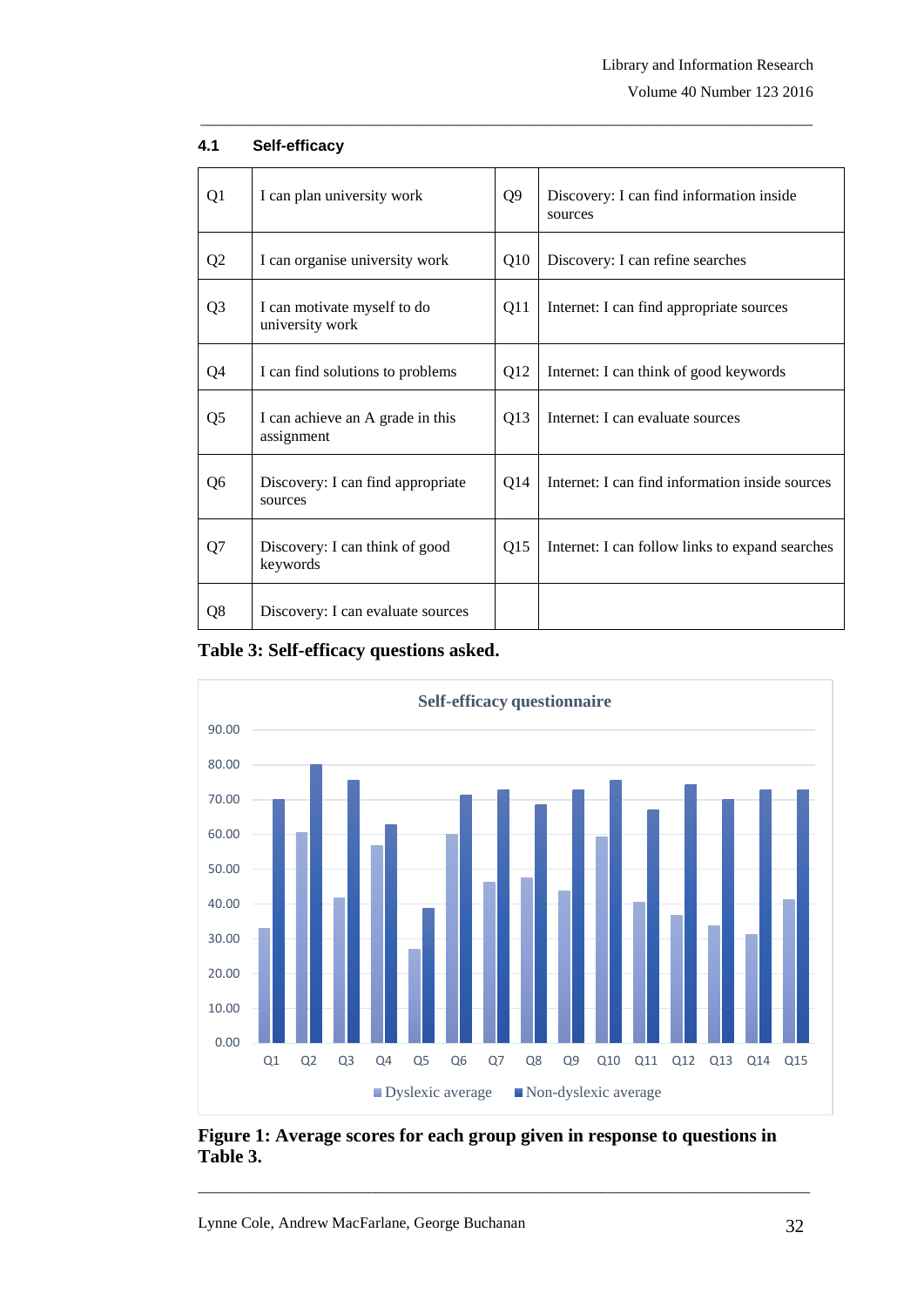Dyslexic participants rated their ability in every skill as lower than the nondyslexic group. The most significant discrepancy was in the dyslexic groups' efficacy in their ability to find information from inside sources located on the internet, with a 42.5 point difference in the average the groups. The difference was still notable for locating information inside sources found in Discovery, but there was slightly less difference than for internet sources, at 31.25 points. This suggests that even if searches can be carried out successfully, there are still considerable difficulties extracting the necessary information from sources found.

\_\_\_\_\_\_\_\_\_\_\_\_\_\_\_\_\_\_\_\_\_\_\_\_\_\_\_\_\_\_\_\_\_\_\_\_\_\_\_\_\_\_\_\_\_\_\_\_\_\_\_\_\_\_\_\_\_\_\_\_\_\_\_\_\_\_\_\_\_\_\_\_\_\_\_\_\_\_\_

The dyslexic group rated their efficacy in the evaluation of internet sources as very low across all levels of study, which implies that this is a skill that does not improve with increased experience. Planning returned the next biggest difference in efficacy, and it can be surmised that this lack of ability to plan academic work will have a detrimental effect on the planning of searches. This low score was closely followed by the ability to generate good keywords when using the internet. Efficacy in the ability to generate keywords when using Discovery was slightly higher, but the disparity between the ratings of the two groups was still considerable, at 28.75 points. The lower scores when searching on the internet suggest that there needs to be more focus on skills needed to navigate the web in the initial information literacy training for dyslexic learners.



## **4.2 Working Memory**

## **Figure 2: Working Memory Scores.**

The percentile score refers to how the individual performs in relation to the rest of the population. If a person is in the 1 percentile, 99% of the population would perform better. Two non-dyslexic participants returned relatively low scores for working memory (C8, C9), but both scored above average for reading speed, indicating that there is no reading impairment present. Figure (2) shows that, as would be expected, the majority of the dyslexic group's working memory scores are significantly lower than their peers.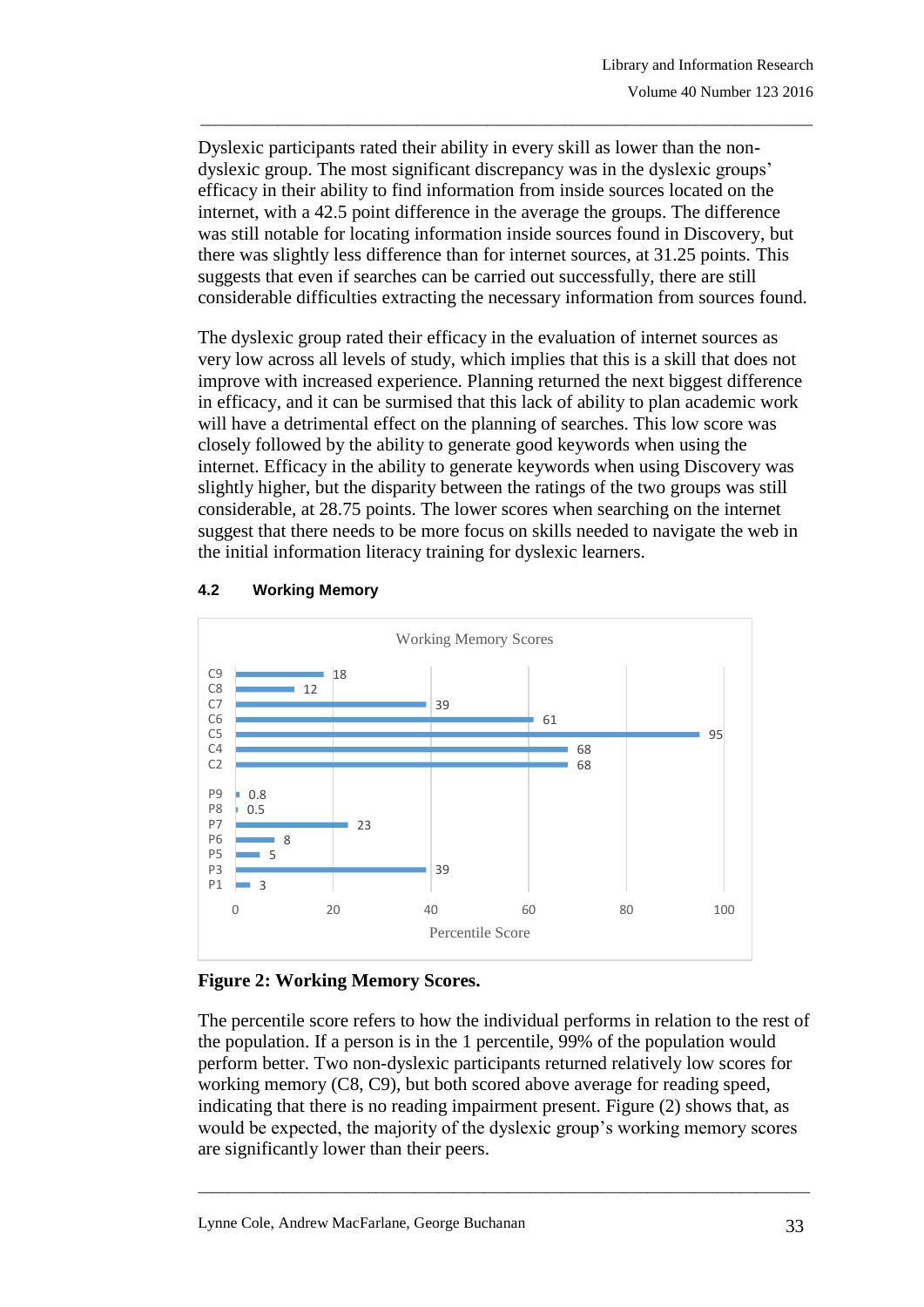# **4.3 Rapid Automised Naming (RAN) and Reading Speed**

The YAA-R (Warmington, Stothard and Snowling, 2012) mean is 1.88 words per second for RAN and 2.73 words per second for reading, and these rates can be used to give an indication of how the participants compare to their peers.

\_\_\_\_\_\_\_\_\_\_\_\_\_\_\_\_\_\_\_\_\_\_\_\_\_\_\_\_\_\_\_\_\_\_\_\_\_\_\_\_\_\_\_\_\_\_\_\_\_\_\_\_\_\_\_\_\_\_\_\_\_\_\_\_\_\_\_\_\_\_\_\_\_\_\_\_\_\_\_



**Figure 3: RAN and Reading words per second.**

The dyslexic group, with the exception of P9, were reading at a below average rate. Two of the non-dyslexic participants were also reading slightly slower than average. These results are indicative of adults accessing Higher Education.

In the rapid naming exercise, one non-dyslexic participant (C9) and three dyslexic participants (P1, P5, P6) were more than half a word per second below the YAA-R mean, indicating difficulties in the recalling of familiar words from long-term memory.

# **5 Data Analysis**

The pillars within the model of information literacy offered by SCONUL (2011) are used here to analyse the data. The interview answers give insight into the *attitudes and behaviours (understanding)* necessary to be information literate and the screen recordings show where *skills and competencies (ability)* are demonstrated. Participants discussed the searches they conducted on the World Wide Web and in Discovery, an online database used in the setting.

#### **5.1 SCONUL Pillar elements:** *Identify: identify a search topic and define it using simple terminology; Plan: revise keywords according to the resources available and / or results found*

# **5.1.1 Keywords**

All participants were observed to be able to outline a search question "using simple terminology" (SCONUL, 2011, 5), but three of the dyslexic group (P1, P3, P9) discussed difficulty in generating effective search terms for their topics. P1 and P3 stated: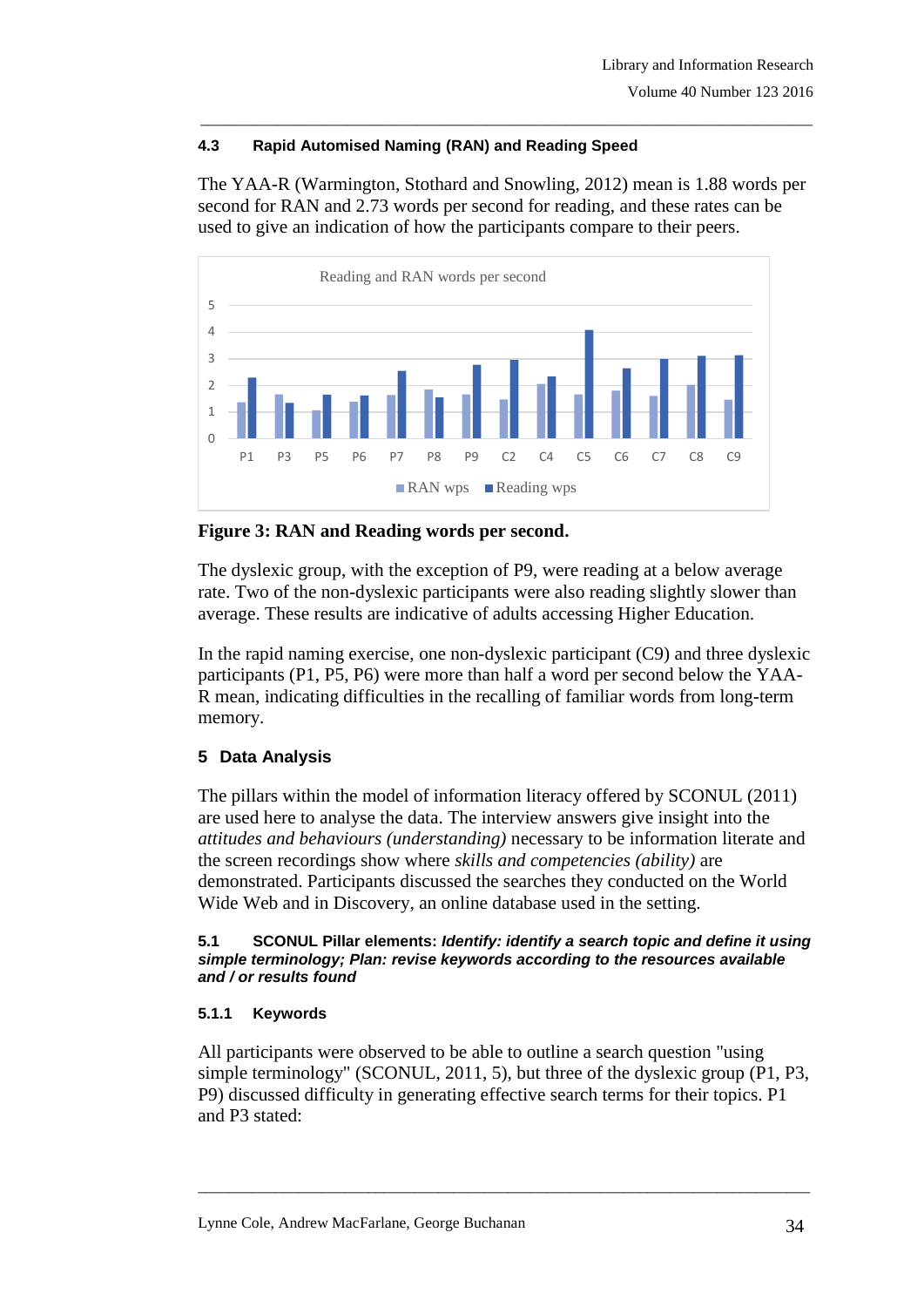*I don't think Discovery knew what I meant... you've got to do the proper wording... and kinda be more accurate.*

\_\_\_\_\_\_\_\_\_\_\_\_\_\_\_\_\_\_\_\_\_\_\_\_\_\_\_\_\_\_\_\_\_\_\_\_\_\_\_\_\_\_\_\_\_\_\_\_\_\_\_\_\_\_\_\_\_\_\_\_\_\_\_\_\_\_\_\_\_\_\_\_\_\_\_\_\_\_\_

(P1)

*I still think I struggle with using, finding the keywords that need to go in to make it [Discovery] work*

(P3)

(P9)

These comments were in contrast to C4, who when asked "what went well?" with her searches, replied, "*I think the words that I chose to search*". Furthermore, there were difficulties stated and observed within the dyslexic group's behaviours when it came to revising keywords. Rather than generate new search terms from knowledge or in relation to the results returned, P1 relied on features of the search database to do this, commenting that she found the 'subject terms' offered in Discovery useful, as it gave alternate ways to word key terms. P1 gave the example, "you've typed in fathers and it's got fatherhood" (P1)*.* A similar process was outlined by P9 who, whilst referring to a list of e-book titles that had been circulated to her, stated that:

*that was quite useful as well, 'cause it gave you basic wording, like 'early childhood education'. I'd never thought to type that into Discovery [and that this then] triggered other things.*

In the observations of P9's keyword search terms used, she was seen to use the phrase "world war 2" written in numerical form six times, in six separate searches. This was added to other search terms, such "education" and "children", but no alternative phrasing of the key search term was considered. These observations reinforce her cautiousness when it comes to thinking of alternative ways to phrase

search terms. A similar pattern was observed in the screen recordings of P6, where she is seen using the search phrase "parenting styles" for a search relating to a module entitled *Parenting Approaches* in three separate searches, with no alternative terms observed or stated.

Difficulties in the revision of keywords were underpinned in several incidences by challenges in identifying concepts. This was defined as the capacity to break down larger topic headings into more specific keywords by three of the dyslexic group. P5 stated that, searching "was easier for more general things" and that she had difficulty "trying to find specific things". P8 and P9 reported similar problems in "the whole breaking the big search down to just the things I needed" (P8) and the fact that "you have to be quite specific about what you type in" (P9).

Two of the non-dyslexic group reported the ability to break down larger topics into smaller concepts and follow these in the search as a strength. C8 described success in "tracking down [the] specific", and in "going down and down and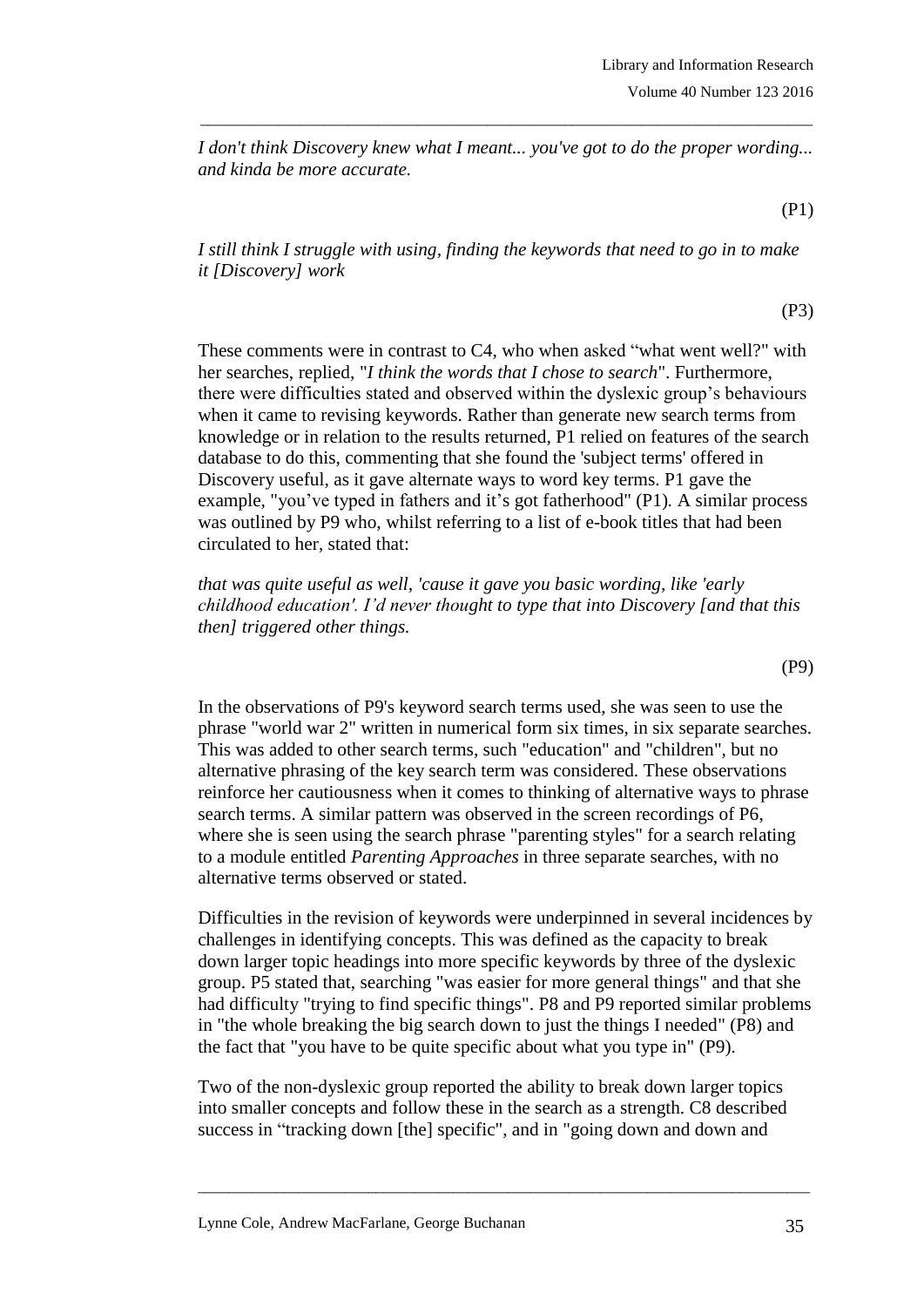down" in her searches. This was also discussed by C2, who stated "it's just how you word things sometimes" and that she:

\_\_\_\_\_\_\_\_\_\_\_\_\_\_\_\_\_\_\_\_\_\_\_\_\_\_\_\_\_\_\_\_\_\_\_\_\_\_\_\_\_\_\_\_\_\_\_\_\_\_\_\_\_\_\_\_\_\_\_\_\_\_\_\_\_\_\_\_\_\_\_\_\_\_\_\_\_\_\_

*was going to talk about the history of technology, but it was too complicated, so then I just focussed on how it has become more part of society.*

One key difference between the groups was that five of the non-dyslexic group spoke of and demonstrated the ability to adapt the search terms used to new topics as they were encountered in the search process. As evidenced above, this understanding was not stated or observed in the dyslexic group. C4, C5, C6, C8 and C9 spoke of or demonstrated the ability to use new knowledge and phrases as their searches progressed, incorporating new information into their search tactics. This manifested itself in searches where C5, C6 and C8 were observed using new phrases which they had encountered when reading web documents to perform new searches. Similarly, C4 and C9 were observed using key phrases from lecture PowerPoints for some of their searches and C9 stated:

*I search main topic headings and then if something is introduced in the article and then follow this up and go more in depth.*

P7 was observed extending her searches by using an 'articles citing this article' option, but she was the only dyslexic participant to expand searches in this way in the recordings collected for this study.

## **5.1.2 Suggested Search Terms**

There was considerable difference in the utilisation of drop-down keyword suggestions and alternate search term options used between the two groups and it is surmised that these tactics were used to compensate for the challenges the dyslexic group faced in generating and revising keywords.

P3, P5, P6, P8 and P9 were all observed to use drop down suggested search terms frequently, on all platforms used. P8 clicked on "Search instead for" and "showing results for" features, even when this meant that the selection was either very similar to the original search wording, or changed the meaning of the search completely. Examples included:

- Search [1]: Original search "ethelred the unready ruling on wife **bearing** child" > 'Search instead for "ethelred the unready ruling on wife **beating** child".
- Search [2] original search, "ways in which children were e**ffected** by the black death", clicked 'Showing results for' "ways in which children were **affected** by the black death".
- Search [10] original search "18th century childhood" > clicked related search "children in the  $18<sup>th</sup>$  century" > clicked related search " $18<sup>th</sup>$  century" childhood".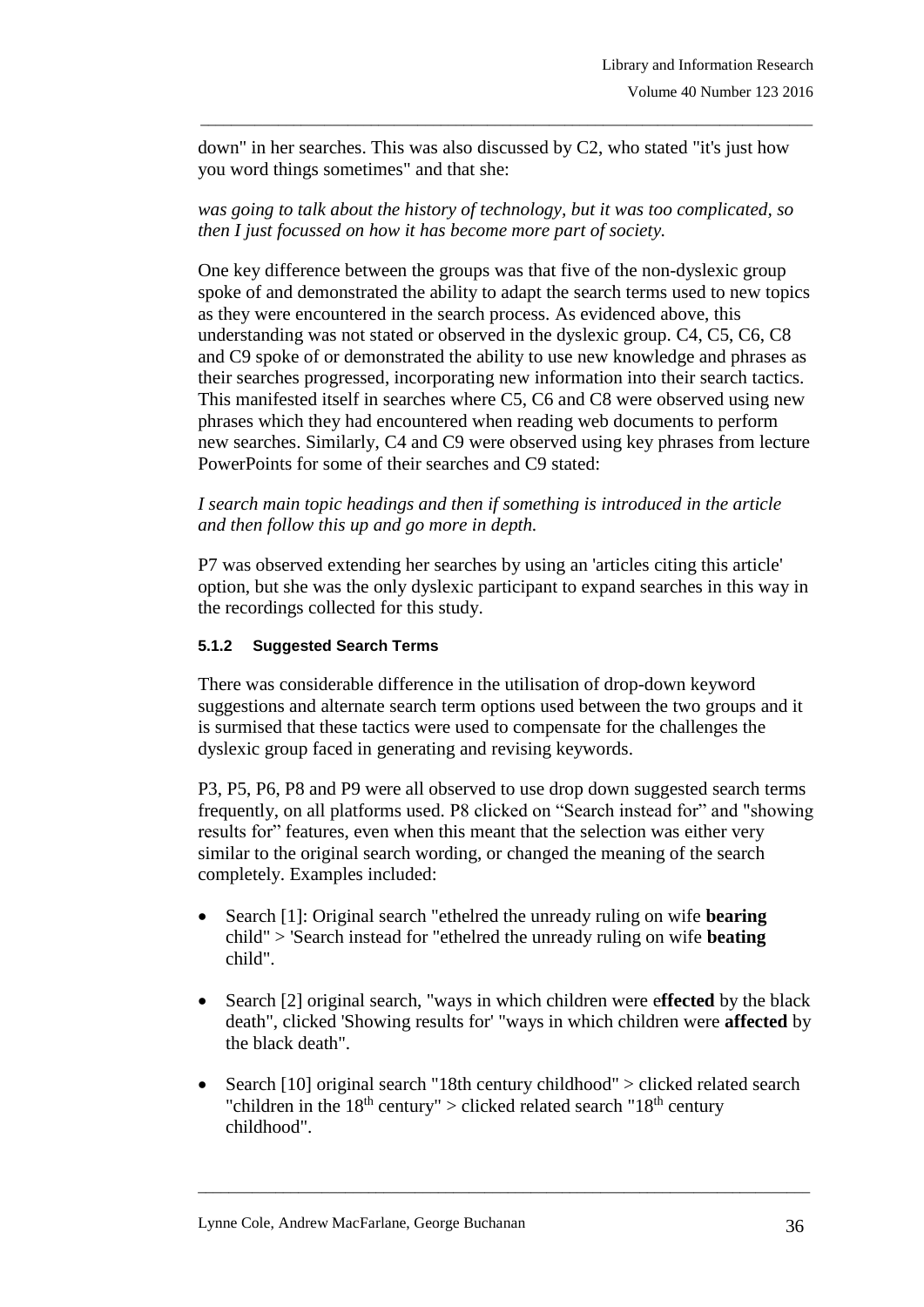These observations were in contrast to the non-dyslexic group, where three of the non-dyslexic group used only one drop-down suggestion (C4, C5, C7) in their recordings and two others used this feature four times (C8, C9).

\_\_\_\_\_\_\_\_\_\_\_\_\_\_\_\_\_\_\_\_\_\_\_\_\_\_\_\_\_\_\_\_\_\_\_\_\_\_\_\_\_\_\_\_\_\_\_\_\_\_\_\_\_\_\_\_\_\_\_\_\_\_\_\_\_\_\_\_\_\_\_\_\_\_\_\_\_\_\_

## **5.1.3 Vocabulary and Spelling**

In addition to the generation and revision of search terms, the spelling of these words hindered some in the dyslexic group. There were three cases where the misspelling of words had a detrimental impact on the search. P5 had considerable impediment spelling the word "behaviour", misspelling this eight times over three separate searches (Search [1, 2, 3]). On one occasion the solution implemented was to copy and paste the word from another document. When no or few results were returned due to spelling, one time as "behavuour", the "search instead for", "results may also be available" and "did you mean" features of Google were selected. This resulted in the American spelling, "behavior" being used several times. P8 misspelled the name "McMillan" as "McMillian" in four separate searches (Search [5, 14, 17, 18]) and followed her tactic outlined above of using the Google suggested search terms. P9 made several spelling errors, including typing "echological" for "ecological" (Search [5]) and "defintion" for "definition" (Search [4]). P9 used the drop down and "did you mean" suggestions as a solution and searched using these words instead of the ones originally typed.

All seven of the non-dyslexic group were observed to make typing errors when entering search terms. These were minor errors and were all remedied directly before the search was begun and hence did not have an impact on the search results returned.

In addition to difficulties with the spelling of terms, new vocabulary caused two dyslexic participants to pause their search and find definitions of words used, before they could make a decision as to whether the source was appropriate for their needs. When new vocabulary was encountered, two of the dyslexic group used Google to define words. P3 searched for a definition of "pre-emptive" and P8 searched for the definition of "pauper", clicking on the "Read Aloud" option in Google for this word.

### **5.2 SCONUL Pillar elements:** *Plan: construct strategies for locating information; Gather: use a range of retrieval tools*

## **5.2.1 Refining and Expanding Searches**

A range of retrieval tools were observed being used by both groups in the screen recordings, with varying success. Tactics to refine and expand searches observed among the non-dyslexic group (C2, C4, C5, C7, C8) included the use of filters and Boolean Operators. Only C5 and C8 were observed using retrieval tools to expand the number of results returned: Uniquely, C5 was observed using the OR Boolean function to expand one search (Figure 4), demonstrating an understanding that "complex search strategies can make a difference to the breadth and depth of information found" (SCONUL, 2011, 7). C8 used "child\*" as a search term to expand searches and a language filter when results returned were in languages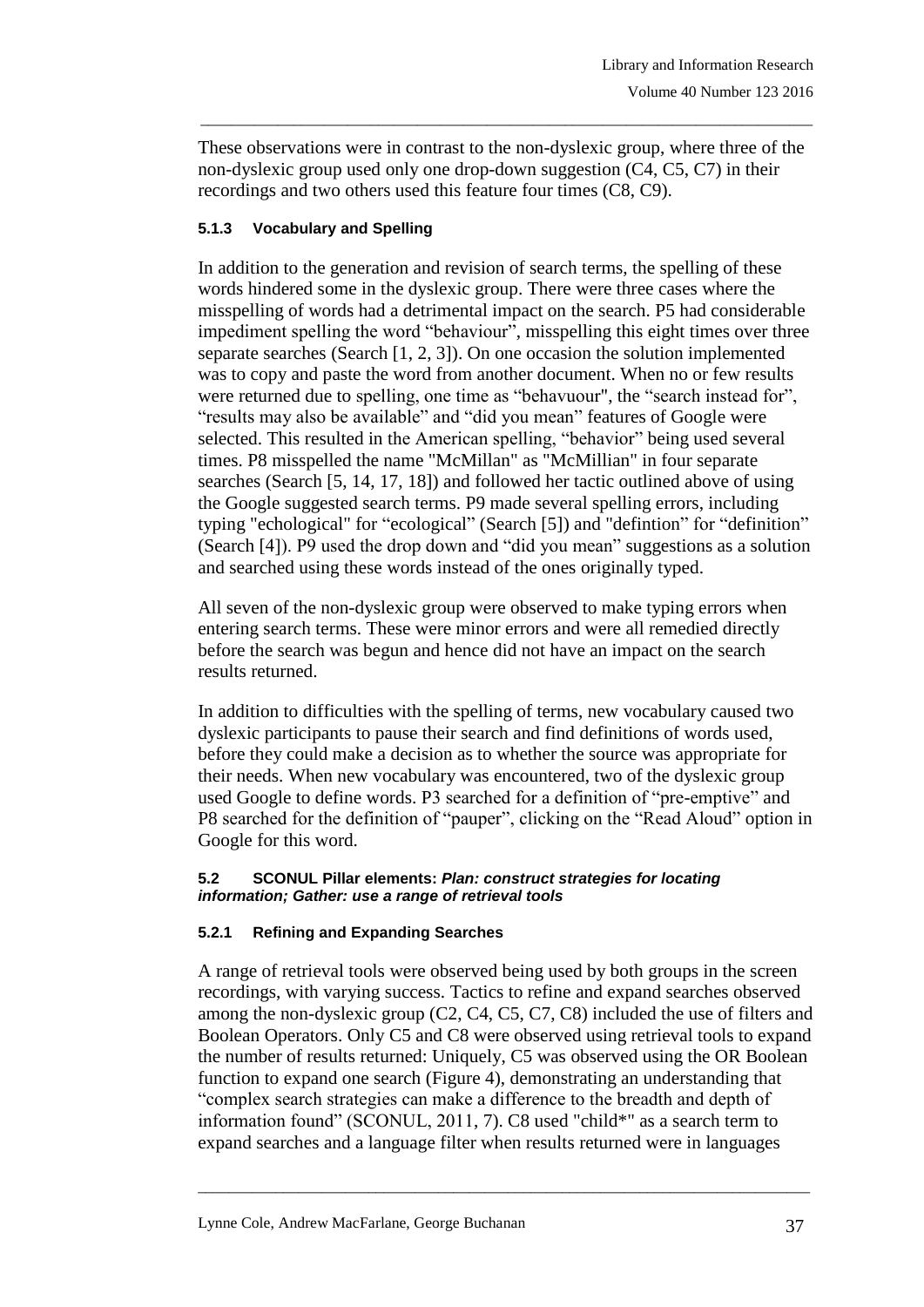apart from English. C8 also used the publication date and source type filter, showing an awareness of several of the tools available to her. Similarly, C5 used filters in several searches. C4 and C5 used the geography filter when searching for information about British childhood, showing the ability to consider appropriate methods to refine searches when searching for context-specific information.

\_\_\_\_\_\_\_\_\_\_\_\_\_\_\_\_\_\_\_\_\_\_\_\_\_\_\_\_\_\_\_\_\_\_\_\_\_\_\_\_\_\_\_\_\_\_\_\_\_\_\_\_\_\_\_\_\_\_\_\_\_\_\_\_\_\_\_\_\_\_\_\_\_\_\_\_\_\_\_

| Searching: Discovery Service for Norland College                         |                                                              |
|--------------------------------------------------------------------------|--------------------------------------------------------------|
| family services                                                          | <b>Search</b><br>Select a Field (option $\blacktriangledown$ |
| $OR -$<br>children centres                                               | Select a Field (option ▼                                     |
| OR $\star$<br>early intervention                                         | Select a Field (option $\blacktriangledown$                  |
| <b>Advanced Search</b><br><b>Basic Search</b><br><b>Search History ▶</b> |                                                              |

```
Results
```
Search Results: 1 - 20 of 2,582,535

**Figure 4: screen shot from C5 search [1].**

## **5.3 SCONUL Pillar element:** *Gather: construct complex searches*

### **5.3.1 Constructing complex searches**

In the dyslexic group, the ability to "construct complex searches" (SCONUL, 2011, 8) proved problematic, as several search strategies were employed that proved to be ineffective. In interview, P3 reported difficulty in removing irrelevant results, the "things that were extraneous that I didn't need" and these challenges were highlighted in search [2], where P3 was observed to use several Boolean Operators (Figure 5), reporting that she, "found nothing useful".

|                    |                      | Searching: Discovery Service for Norland College |                             |        |              |
|--------------------|----------------------|--------------------------------------------------|-----------------------------|--------|--------------|
| NORLAND            |                      | parenting approaches                             | Select a Field (optional) - | Search | (2)<br>Clear |
|                    | $AND -$<br>behaviour |                                                  | Select a Field (optional) - |        |              |
| $AND -$<br>$AND -$ |                      | management                                       | Select a Field (optional) - |        |              |
|                    |                      | advice                                           | Select a Field (option N) - |        |              |
|                    | $NOT -$              | teachers                                         | Select a Field (optional) - |        |              |
|                    | $NOT -$              | criminal behavior                                | Select a Field (optional) - |        |              |
|                    | $NOT -$              | physical disability                              | Select a Field (optional) = |        |              |
|                    | $AND -$<br>children  |                                                  | Select a Field (optional) + | ÷.     |              |
|                    | Basic Search         | Advanced Search<br>Search History >              |                             |        |              |

**Figure 5: screen shot from P3 search [2].**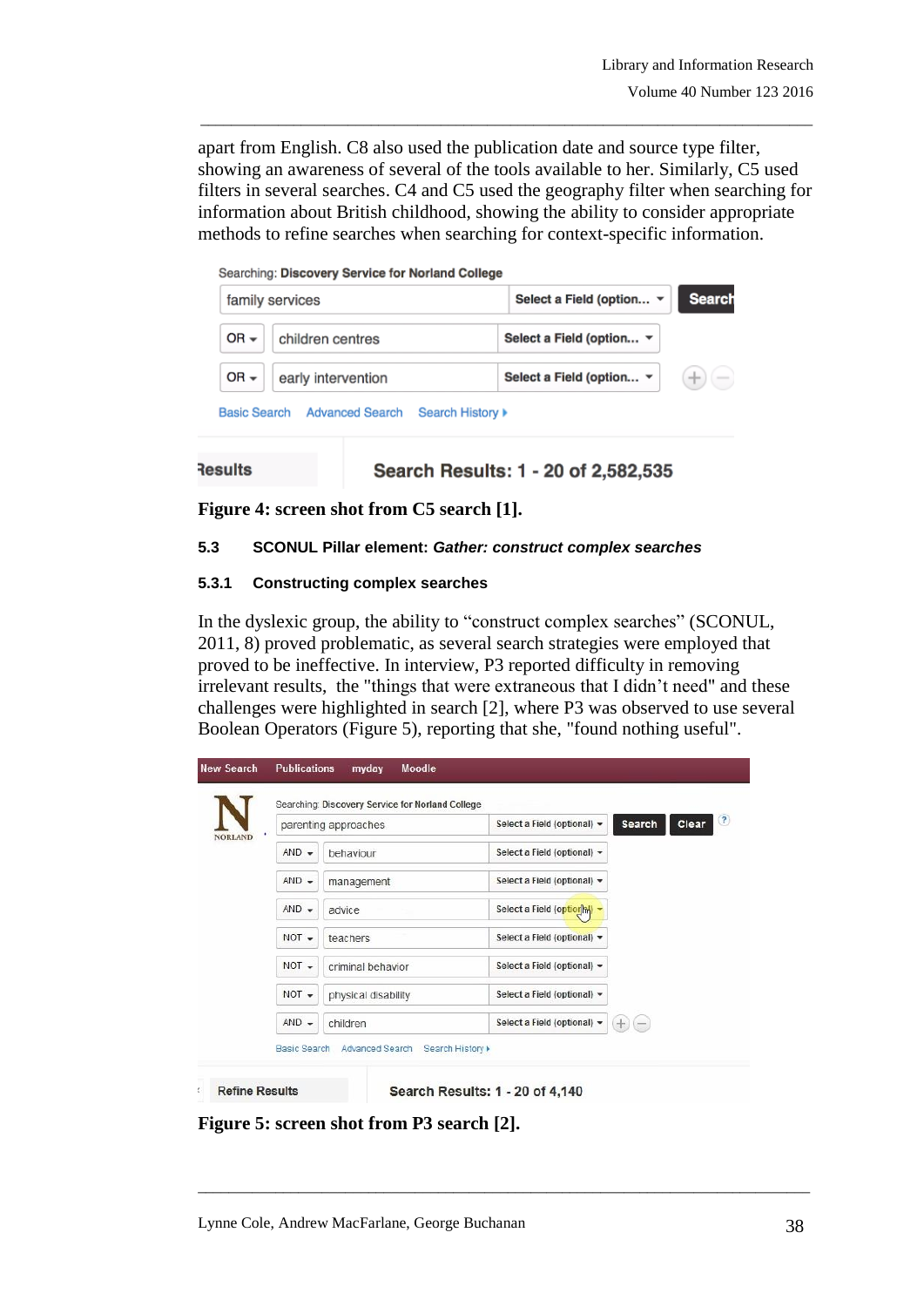P6 was also observed to use filters and Boolean Operators heavily in her searching, this was combined with the use of quotation marks in one search that returned only five results (Figure 6) and can be deemed to be ineffective.

\_\_\_\_\_\_\_\_\_\_\_\_\_\_\_\_\_\_\_\_\_\_\_\_\_\_\_\_\_\_\_\_\_\_\_\_\_\_\_\_\_\_\_\_\_\_\_\_\_\_\_\_\_\_\_\_\_\_\_\_\_\_\_\_\_\_\_\_\_\_\_\_\_\_\_\_\_\_\_

|                       |                                             | <b>LAPLATER MARINER</b>                          |                            |                                               |
|-----------------------|---------------------------------------------|--------------------------------------------------|----------------------------|-----------------------------------------------|
| lew Search            | <b>Publications</b>                         | <b>Moodle</b><br>myday                           |                            |                                               |
|                       |                                             | Searching: Discovery Service for Norland College |                            |                                               |
|                       | "baumrind"<br>$AND -$<br>"parenting styles" |                                                  | Select a Field (option v   | Clear<br><b>Search</b>                        |
| <b>NORLAND</b>        |                                             |                                                  | Select a Field (option v   |                                               |
|                       | $AND -$                                     |                                                  | Select a Field (option -   | $+$<br>$\left(\frac{1}{2},\frac{1}{2}\right)$ |
|                       | <b>Basic Search</b>                         | <b>Advanced Search</b>                           | Search History >           |                                               |
| <b>Refine Results</b> |                                             |                                                  | Search Results: 1 - 5 of 5 |                                               |

**Figure 6: screen shot from P6 search [5].**

P8 faced considerable difficulties refining searches, stating that when trying to use Discovery she "forgot everything". She detailed the bits she found confusing as,

*when you go to advanced search to then try and only pick the bits that I wanted and not all the bits*... *I just gave up on Discovery [as the Boolean Operators] didn't make any sense.*

(P8)

P8 can be observed utilising filters in only one of 22 search sessions, (Search [12]). A date filter was applied, which only returned searches from June 2002. This search is then temporarily abandoned, before returning and applying a source type filter and clicking on a source. In contrast, successes were observed for P1, who was seen to use a selection of source type, geography and language filters to help refine searches.

These observations suggest that the dyslexic group are using filters and Boolean Operators to try and reduce the number of results that they have, while the nondyslexic group are more comfortable expanding the results returned.

## **5.4 SCONUL Pillar element:** *Gather: locate and access information, access fulltext*

## **5.4.1 Search within sources**

The ability to access full-text information (SCONUL, 2011) was evident throughout the searches of both groups; however, there was an observed difference in features utilised to find information from inside sources. When navigating within sources, the "Table of contents" feature was used by three dyslexic participants and six non-dyslexic (P3, P7, P9, C2, C4, C5, C7, C8, C9). Two other tools were observed being used, "CTRL + F" (P6, P9, C2, C5, C6, C9)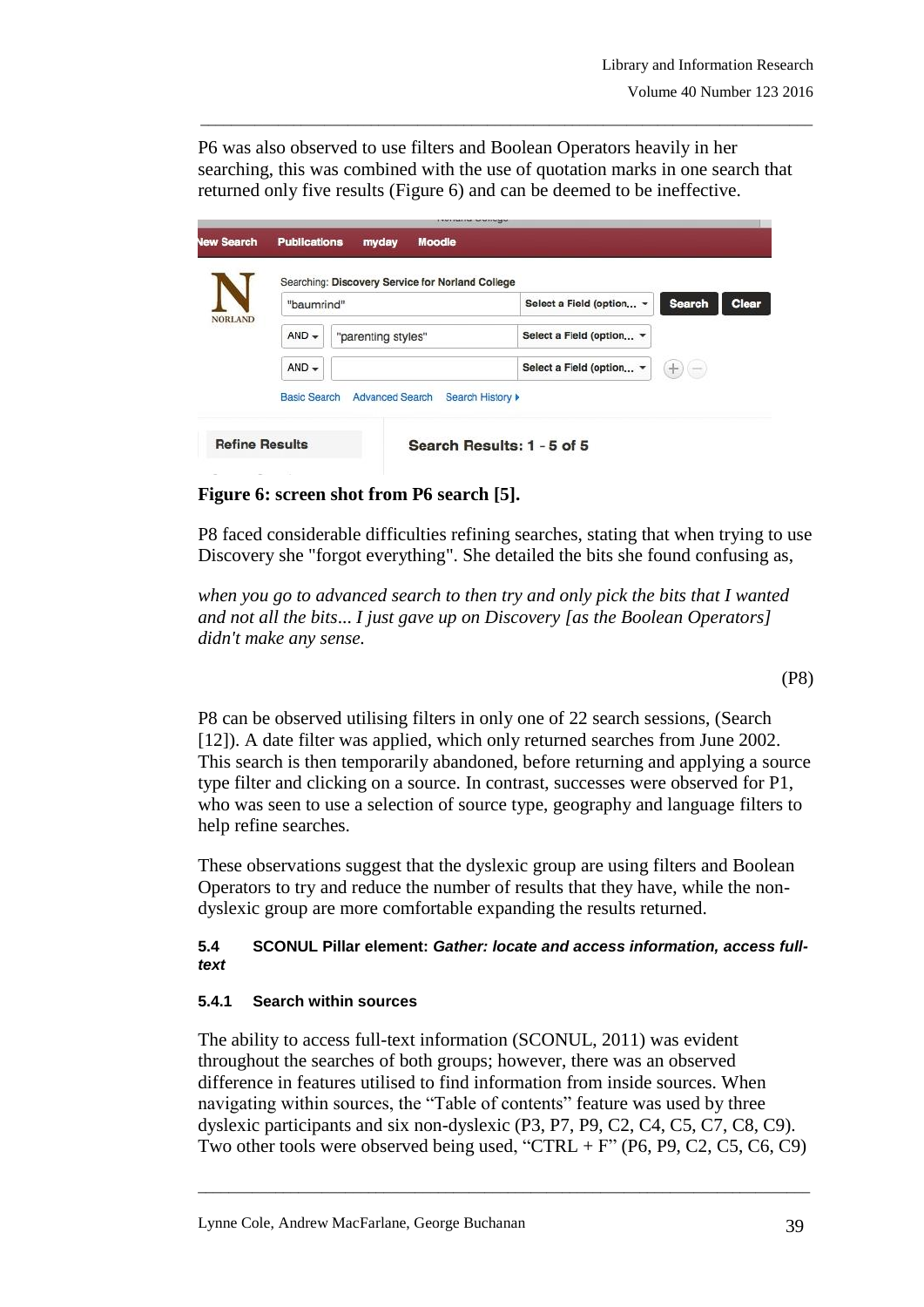and the "Search within" feature offered in some websites and Discovery (P8, P9, C4, C6). C7 also used the "Most relevant Pages" feature in Discovery. During the recorded searches, all non-dyslexic participants used one or more of these tactics to locate information inside sources; this was only the case for three of the dyslexic group (P6, P8, P9).When this is considered in relation to the low selfefficacy scores returned by the dyslexic group, it gives an indication that the nondyslexic group are far more confident and able to locate the information they require once a source has been selected.

\_\_\_\_\_\_\_\_\_\_\_\_\_\_\_\_\_\_\_\_\_\_\_\_\_\_\_\_\_\_\_\_\_\_\_\_\_\_\_\_\_\_\_\_\_\_\_\_\_\_\_\_\_\_\_\_\_\_\_\_\_\_\_\_\_\_\_\_\_\_\_\_\_\_\_\_\_\_\_

#### **5.5 SCONUL Pillar element:** *Evaluate: assess the quality of information and relate the information found to the original search strategy*

## **5.5.1 Evaluating Sources**

Every participant when asked, "overall, are you happy with the sources found?" responded in a positive manner, but tactics used varied. Saving sources in quick succession to then come back and evaluate usefulness was a tactic employed by P1 and C2. In order to evaluate sources, P1 reported in the initial interview that she would print documents and then decide which ones to use, and this strategy was evident in the recordings. During a search session lasting thirty one minutes, thirteen documents were printed, of which only one was used in her assignment. The sequence followed for each document selected was "Add to Folder" > "PDF Fulltext" > "Print". Furthermore, there was confusion evident in the organisation of sources by P1 as, of the folders viewed within search [1], two had the same words as the title, "shared parental leave" and "parental leave shared"*.* P1 was observed saving documents to both folders during the same search. C2 followed a similar tactic; in a twelve minute search, she "opened in a new tab" and "saved to folder" nine sources, two of which were eventually used. In the interview, C2 stated that she was aware of need to look for author and date in internet sources, showing understanding of the need to assess the quality of sources (SCONUL, 2011) and perhaps contributing to finding more useful sources in a quicker time than P1. In regards to organisation, C2 arranged sources found in folders by source type, giving them a title based on content, showing the ability to summarise content quickly. She said in interview that she would group them by topic next time.

When discussing the evaluation of sources, P6 stated, "I found one I just thought this is totally irrelevant, I don't even understand what it is saying", suggesting that she may have been accessing unsuitable content for her level of study. Similarly, P8 had a low self-efficacy for evaluation of sources and was observed using commercial websites when on the internet. In discussions about evaluating sources, she claimed that she felt it was more about "evaluating what I knew" (P8).

When reading to judge for relevance, two dyslexic participants were observed to use assistive technologies; P3 used *Read and Write* (Texthelp, 2015) once to read an abstract and P6 used *Claroread* (Claro Software, 2015) for this, but this use was minimal, suggesting that the dyslexic group were not utilising technological assistance for their searches.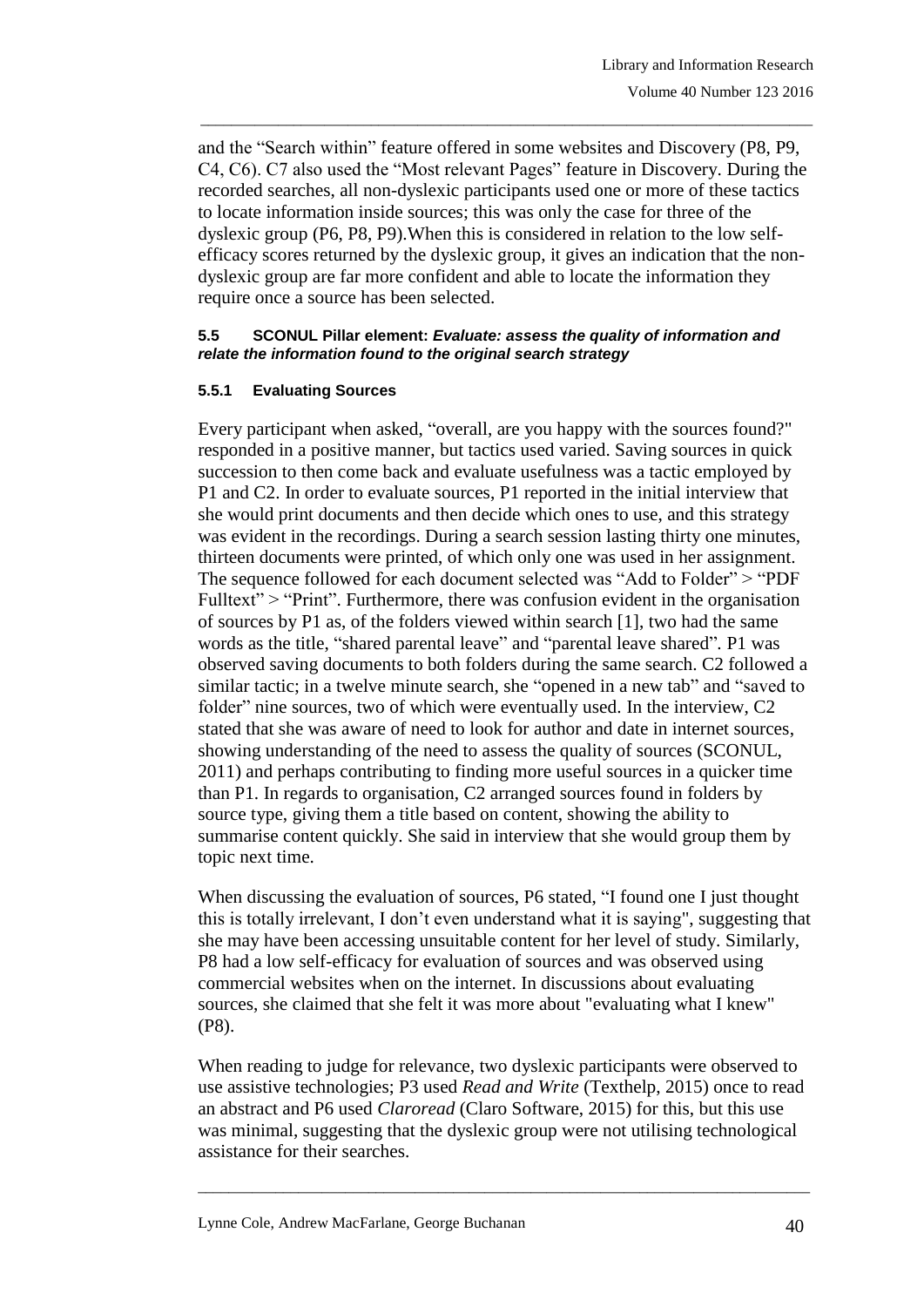There was a confidence exhibited in the non-dyslexic group with regards to accessing more sources than necessary and then having the ability to select appropriate content. C7 acknowledged that it could take "long time to find a source" as she would read a lot and then find that the information was not relevant:

\_\_\_\_\_\_\_\_\_\_\_\_\_\_\_\_\_\_\_\_\_\_\_\_\_\_\_\_\_\_\_\_\_\_\_\_\_\_\_\_\_\_\_\_\_\_\_\_\_\_\_\_\_\_\_\_\_\_\_\_\_\_\_\_\_\_\_\_\_\_\_\_\_\_\_\_\_\_\_

*you'd find an article, you'd read and you'd go, actually that's not really relevant, it'd take a long time to find a source and think 'yes, it's good' and then write about it*.

C7 stated that she thought it was good that there was "lots to choose from" and after deciding which ones were relevant she was "happy with them all". C8 mirrored this view, stating "yeah I think I found some good stuff". C6 and C5 spoke of the fact that they found too many sources and too much information: "I had too much, I had to cut lots of bits out" (C6), "a lot of the reading I did didn't end up going in" (C5). C4 highlighted that evaluating sources took time and thought, but that she was aware that some sources were not appropriate to use,

*I did get a bit confused with sites that probably weren't appropriate and then I'd have to take them out from my bibliography*.

C4 also showed an awareness of the need to evaluate sources when she stated, "I used Discovery mainly, just because I wanted to keep the searches safe".

The fact that the non-dyslexic participants reported that they read a lot more information than was actually finally used, something that was not described by the dyslexic group, could imply that the non-dyslexic group are more comfortable taking longer to search and read more content than the dyslexic group. The nondyslexic group acknowledged that it is an extended process required to make informed decisions as to what information they require, a requisite to the ability to "relate… information found to the original search strategy" (SCONUL, 2011, 9), something that was not evident in the dyslexic group.

## **6 Implications for Practice**

P1, P5 and P6 had low scores for the recall of words from long-term memory and all displayed difficulty in the creation of keywords. This manifested itself in the inability to consider alternate phrasing of familiar terms. Furthermore, there was no evidence observed suggestive that the dyslexic group were able to adapt their search terms as searches continued, with a heavy reliance on suggested search terms by the whole group. Concept mapping, something that is used by dyslexics as a study skill strategy (Reid, 2013), is suggested to assist in the generation of key words and phrases before the search has begun and then again throughout the search as new information is encountered. This will allow new knowledge to be incorporated into search strategies and to develop understanding of how the phrasing of search terms can impact on results returned.

Challenges faced in the utilisation of appropriate retrieval tools that will extend searches, rather than narrow results to ineffective numbers, require further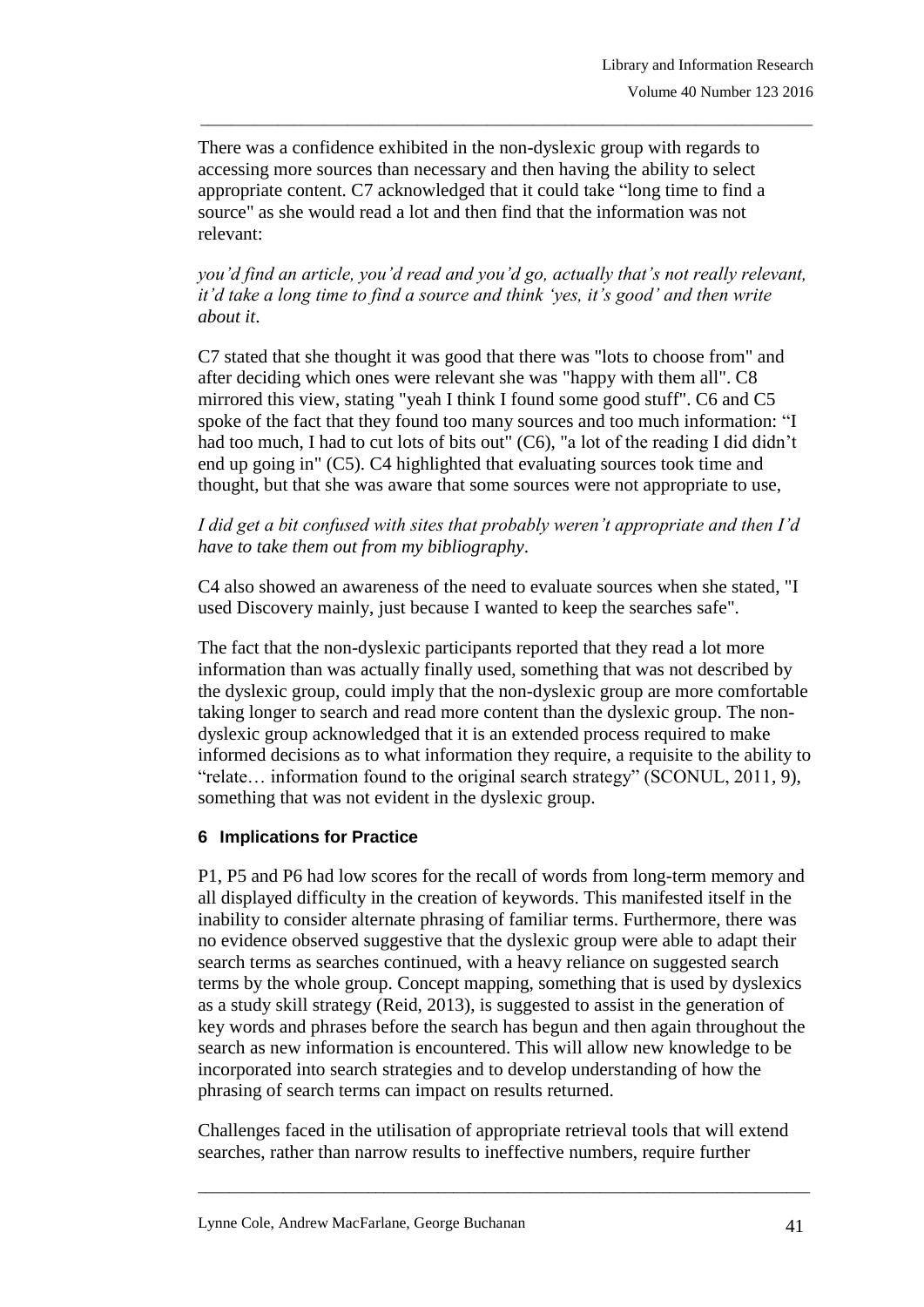investigation. It is necessary to ascertain whether the tactics observed are a result of working memory capacity and consider how these difficulties can be overcome in the search process. Following a complex search strategy is similar to following a set of instructions, which dyslexics have been show to demonstrate difficulty in doing, due to working memory restrictions. An overload on working memory would explain why the dyslexic information users felt it necessary to narrow searches to such an extent. When delivering information literacy training, trainers should bear in mind effects on working memory load.

\_\_\_\_\_\_\_\_\_\_\_\_\_\_\_\_\_\_\_\_\_\_\_\_\_\_\_\_\_\_\_\_\_\_\_\_\_\_\_\_\_\_\_\_\_\_\_\_\_\_\_\_\_\_\_\_\_\_\_\_\_\_\_\_\_\_\_\_\_\_\_\_\_\_\_\_\_\_\_

The low self-efficacy scores recorded for the dyslexic group are of real concern: if a person does not believe in their ability in search tasks, the likelihood of them persevering when difficulties are encountered is low. Efficacy is an area that those working with people with dyslexia must take into consideration in interactions and overlearning, as well as meta-affective approaches – which students are already applying to learning (Pino and Mortari, 2014) – should be employed during information literacy instruction. Subsequently, if skills are taught and then reinforced over a long period of time, and dyslexics are asked to consider their awareness of how they feel at different stages in the training, this will allow dyslexic learners the opportunity to increase efficacy in personal ability and, hence, increase the likelihood of prolonged and more productive searches. The low self-efficacy within the dyslexic group in their ability to locate information from inside sources and in the evaluation of internet sources highlight these areas as key components of information literacy for overlearning. It would appear that there is only minimal use of assistive technologies used to help in the evaluation of sources and their under-use may be indicative that they are not considered useful by students when searching for sources.

## **7 Limitations of the study**

The study has been undertaken in a Higher Education College, and therefore cannot be deemed fully representative of the wider dyslexic population. As all participants were female, this has provided a gender skewed sample and future studies will endeavour to recruit a balanced gender split in participants to address this. There were a couple of hardware issues which reduced the amount of recordings taken by two participants: as the screen recording files required a large amount of available storage space, one participant's (P7) ability to record searches was hindered by the lack of memory storage space available on her laptop and one recording submitted by C6 was a corrupted file and could not be viewed.

A limitation of the self-efficacy questionnaire was that it did not allow the reasons behind these low scores to be investigated, by asking why participants felt that they could not complete these tasks. Future research will seek to ask these additional questions.

# **8 Conclusion**

The differences in search strategies between the two groups suggests that dyslexia does have an impact upon the skills required to become information literate and it will be pertinent in the future to build up a fuller understanding of this profile of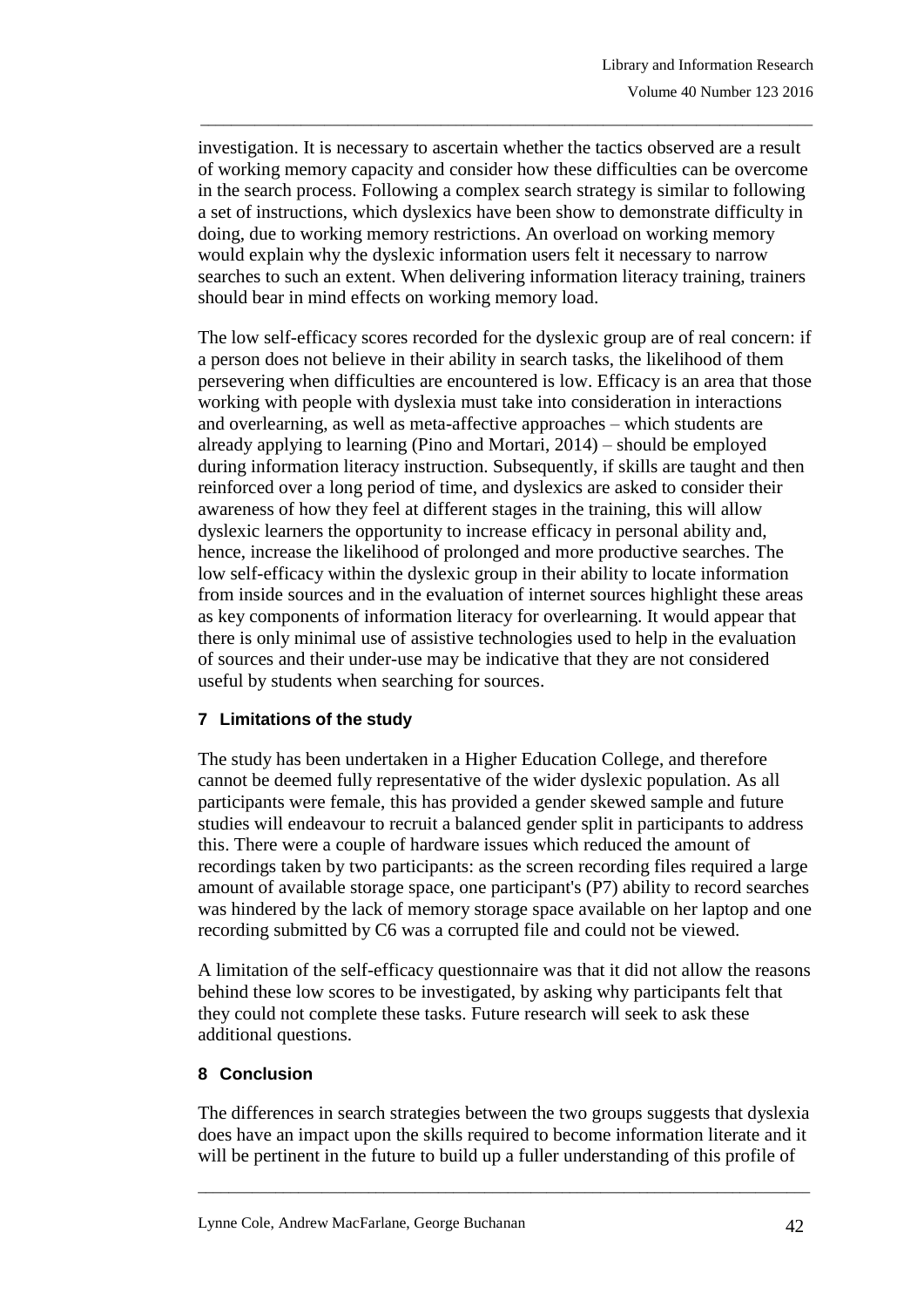information users. Common difficulties reported and observed within the dyslexic group manifested themselves in: the creation, adaptation and spelling of keywords; the ability to utilise appropriate strategies for the expansion and refining of searches; and self-efficacy in the skills needed to search for and evaluate sources. The impact of working and long-term memory will be key factors in future studies, and ways in which information overload for those with dyslexia can be tackled within searches for information require further consideration within information studies.

\_\_\_\_\_\_\_\_\_\_\_\_\_\_\_\_\_\_\_\_\_\_\_\_\_\_\_\_\_\_\_\_\_\_\_\_\_\_\_\_\_\_\_\_\_\_\_\_\_\_\_\_\_\_\_\_\_\_\_\_\_\_\_\_\_\_\_\_\_\_\_\_\_\_\_\_\_\_\_

It will be important in the future to extend these investigations into cognitive and affective aspects and their influence to include all areas of SCONUL's and other models, and to those with dyslexia who are not accessing Higher Education, as this will ensure that theories drawn are relevant to the wider population.Although ultimately it must be remembered that every dyslexic individual has a unique cognitive profile and instruction must be tailored as such, further research will help to identify common characteristics in dyslexic information users that can be used to guide information literacy instruction and support.

## **References**

ACRL (2015) *Framework for Information Literacy for Higher Education.* URL: <http://www.ala.org/acrl/standards/ilframework> [accessed 25.07.2015].

ALA (2015) *Information Literacy Competency Standards for Higher Education.*  URL:<http://www.ala.org/acrl/standards/informationliteracycompetency> [accessed 29.08.2015].

Apple Inc. (2016) *QuickTime Player.* URL:<http://www.apple.com/uk/quicktime/> [accessed 21.01.2016].

Bandura, A. (1993) Perceived Self-Efficacy in Cognitive Development and Functioning. *Educational Psychologist,* **28**(2), 117-148.

Bandura, A. (2006) Guide for Constructing Self-Efficacy Scales. *In:* Pajares, F., and Urdan, T. (eds.) *Self-Efficacy Beliefs of Adolescents.* Greenwich: Information Age Publishing. 307-337.

Berget, G., Mulvey, F. and Sandnes, F.E. (2016) Is visual content in textual search interfaces beneficial to dyslexic users? *International Journal of Human - Computer Studies,* **92-93**, 17-29.

Blueberry Software Ltd. (2016) *BB Flashback Express Download.* URL: [http://www.bbsoftware.co.uk/BBFlashBack\\_FreePlayer.aspx](http://www.bbsoftware.co.uk/BBFlashBack_FreePlayer.aspx) [accessed: 21.01.2016].

Brady, S. A. (1991) The role of working memory in reading disability. In: Brady, S.A. and Shankweiler, D. (eds.) *Phonological Processes in Literacy*. 129-151.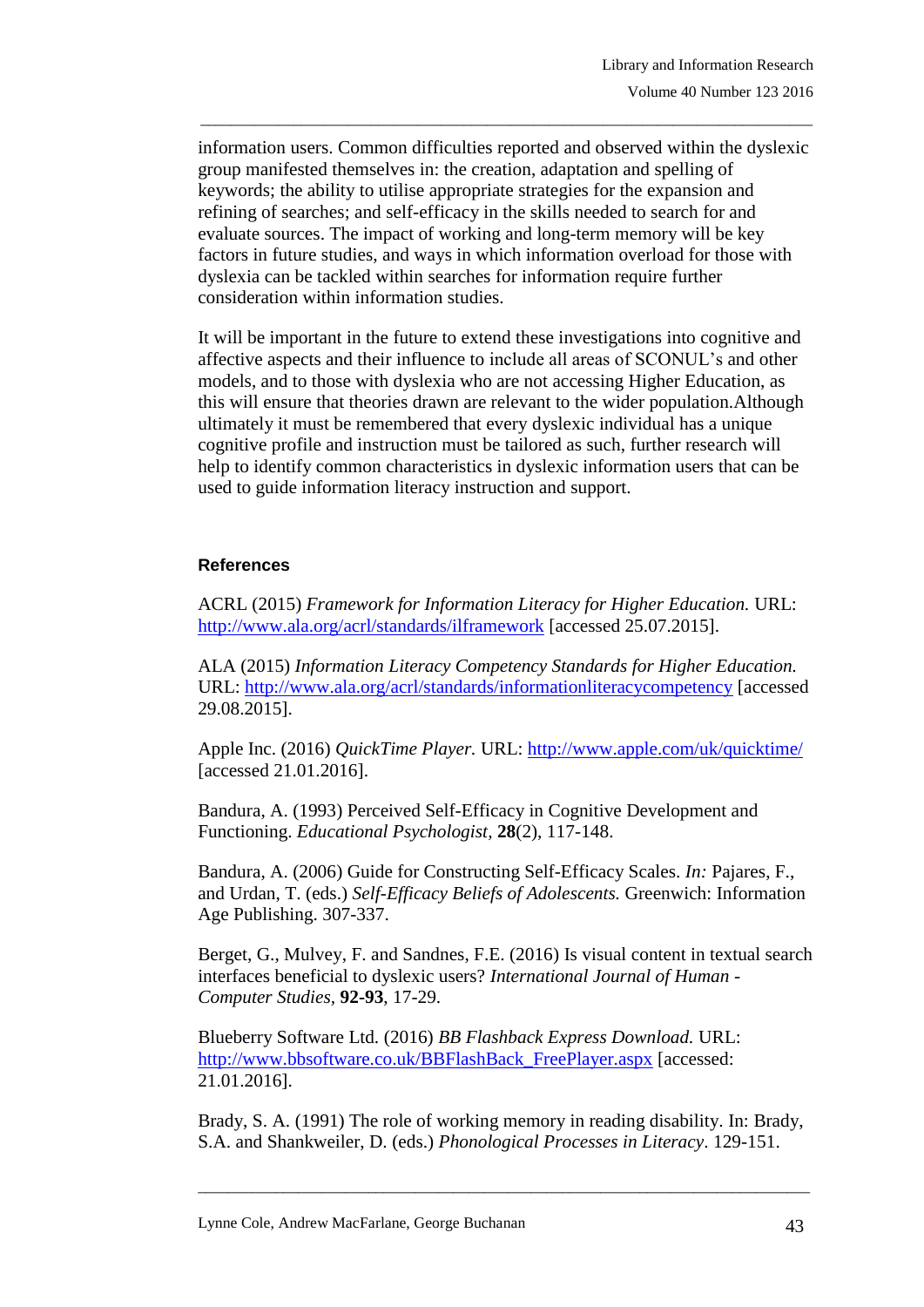British Dyslexia Association (2013) *Dyslexia and Specific Learning Difficulties in Adults.* URL: [http://www.bdadyslexia.org.uk/dyslexic/dyslexia-and-specific](http://www.bdadyslexia.org.uk/dyslexic/dyslexia-and-specific-learning-difficulties-in-adults)[learning-difficulties-in-adults](http://www.bdadyslexia.org.uk/dyslexic/dyslexia-and-specific-learning-difficulties-in-adults) [accessed 23.12.2015].

\_\_\_\_\_\_\_\_\_\_\_\_\_\_\_\_\_\_\_\_\_\_\_\_\_\_\_\_\_\_\_\_\_\_\_\_\_\_\_\_\_\_\_\_\_\_\_\_\_\_\_\_\_\_\_\_\_\_\_\_\_\_\_\_\_\_\_\_\_\_\_\_\_\_\_\_\_\_\_

Bryman, A. (2016) *Social Research Methods*. 5<sup>th</sup> ed. Oxford: Oxford University Press.

Burden, R. (2008) Is dyslexia necessarily associated with negative feelings of self-worth? A review and implications for future research. *Dyslexia,* **14**(3), 188- 196.

CILIP (2013) *Information Literacy Skills.* URL: [http://www.cilip.org.uk/sites/default/files/documents/Information%20literacy%20](http://www.cilip.org.uk/sites/default/files/documents/Information%20literacy%20skills.pdf) [skills.pdf](http://www.cilip.org.uk/sites/default/files/documents/Information%20literacy%20skills.pdf) [accessed 02.01.2016].

Claro Software (2015) *Claro.* URL: [https://www.clarosoftware.com](https://www.clarosoftware.com/) [accessed 27.06.2016].

Denckla, M.B. and Rudel R.G. (1976) Rapid automatized naming (R.A.N): dyslexia differentiated from other learning disabilities*. Neuropsychologia,* **14**(4), 471–79.

Draffan, E., Evans, D. and Blenkhorn, P. (2007) Use of assistive technology by students with dyslexia in post-secondary education. *Disability & Rehabilitation: Assistive Technology*, **2**(2), 105-116.

Elliott, J.G. and Grigorenko, E.L. (2014) *The Dyslexia Debate.* London: Cambridge University Press.

Ford, N., Miller, D. and Moss, N. (2001) The Role of Individual Differences in Internet Searching: An Empirical Study. *Journal of the American Society for Information Science and Technology,* **52**(12), 1048-1066.

Higher Education Statistics Agency (HESA) (2015) *HESA Free Online Statistics.*  URL:<https://www.hesa.ac.uk/free-statistics> [accessed 02/01/2016].

MacFarlane, A., Albrair, A., Marshall, C. R. and Buchanan, G. (2012) Phonological working memory impacts on information searching: An investigation of dyslexia. *In*: Kamps, J., Kraaij, W. and Fuhr, N. (eds.) *Proceedings of the 4th Information Interaction in Context Symposium: Nijmegen, the Netherlands, August 21-24, 2012*. New York: ACM. 27-34.

MacKenzie, I.S. (2013) *Human Computer Interaction: An Empirical Research Perspective.* Waltham, MA: Morgan Kaufmann.

McLoughlin, D. and Leather, C. (2013) *The Dyslexic Adult: Interventions and Outcomes – an Evidenced-based Approach.* Oxford: John Wiley and Sons.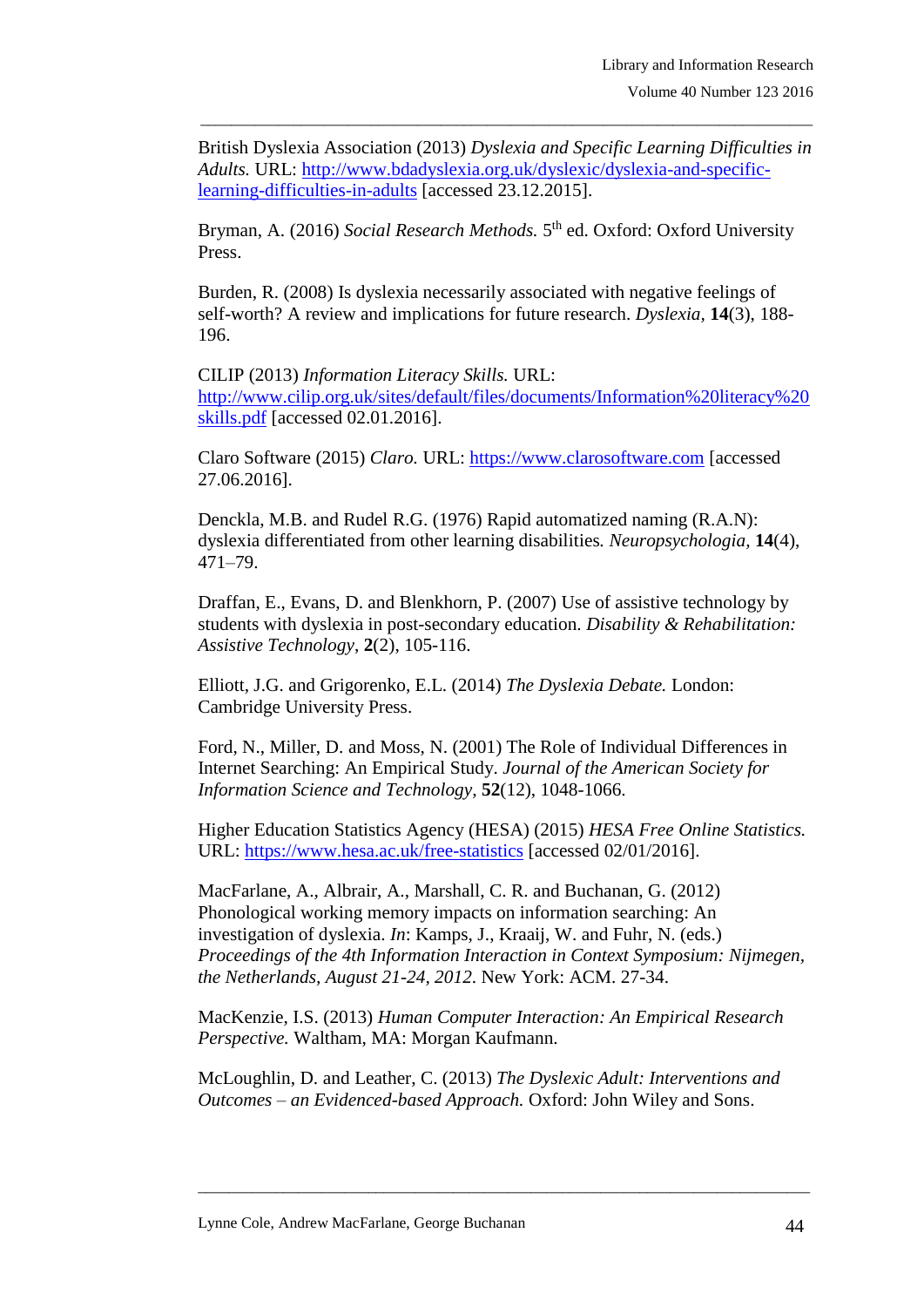Norton, E.S. and Wolf, M. (2011) Rapid Automatized Naming (RAN) and Reading Fluency: Implications for Understanding and Treatment of Reading Disabilities. *The Annual Review of Psychology,* **63**, 427-452.

\_\_\_\_\_\_\_\_\_\_\_\_\_\_\_\_\_\_\_\_\_\_\_\_\_\_\_\_\_\_\_\_\_\_\_\_\_\_\_\_\_\_\_\_\_\_\_\_\_\_\_\_\_\_\_\_\_\_\_\_\_\_\_\_\_\_\_\_\_\_\_\_\_\_\_\_\_\_\_

Pino, M. and Mortari, L. (2014) The Inclusion of Students with Dyslexia in Higher Education: A Systematic Review Using Narrative Synthesis. *Dyslexia,* **20**(4), 346-369.

Reid, G. (2007) *Dyslexia.* London: Continuum Books.

Reid, G. (2013) *Dyslexia and inclusion: Classroom approaches for assessment, teaching and learning*. 2nd ed. Oxford: Routledge.

Rose, J. (2009) *Identifying and Teaching Children and Young People with Dyslexia and Literacy Difficulties.* URL: [http://webarchive.nationalarchives.gov.uk/20130401151715/http://www.education](http://webarchive.nationalarchives.gov.uk/20130401151715/http:/www.education.gov.uk/publications/eOrderingDownload/00659-2009DOM-EN.pdf) [.gov.uk/publications/eOrderingDownload/00659-2009DOM-EN.pdf](http://webarchive.nationalarchives.gov.uk/20130401151715/http:/www.education.gov.uk/publications/eOrderingDownload/00659-2009DOM-EN.pdf) [accessed 31.12.2015].

SCONUL (2011) *The SCONUL Seven Pillars of Information Literacy. Core Model for Higher Education.* URL: <http://www.sconul.ac.uk/sites/default/files/documents/coremodel.pdf> [accessed 02.01.2016]

Smythe, I. (2011) Dyslexia. *British Journal of Hospital Medicine,* **72**(1), 39-43.

Snowling, M. (2000) *Dyslexia.* Oxford: Blackwell.

Snowling, M. and Stackhouse, J. (eds.) (2006) *Dyslexia, Speech and Language: a practitioner's handbook.* London: Whurr.

Stanovich, K. E. and Siegel, L. S. (1994). Phenotypic performance profile of children with reading disabilities: A regression-based test of the phonologicalcore variable-difference model. *Journal of Educational Psychology*, **86**, 24-5.

Stein, J. and Saunders, K. (2012) *Dyslexia Handbook*. UK: British Dyslexia Association.

Texthelp (2015) *Read and Write.* URL: [https://www.texthelp.com/en](https://www.texthelp.com/en-gb/products/read-and-write-family)[gb/products/read-and-write-family](https://www.texthelp.com/en-gb/products/read-and-write-family) [accessed 27.06.2016].

Turner, M. and Ridsdale, J. (2004) *The Digit Memory Test.* URL: [http://www.dyslexiainternational.org/content/Informal%20tests/Digitspan.pdf](http://www.dyslexia-international.org/content/Informal%20tests/Digitspan.pdf) [accessed 25.06.2016].

Vance, M. and Mitchell, J.E. (2006) Short–term memory: assessment and intervention. *In*: Snowling, M. and Stackhouse, J. (eds.) *Dyslexia, Speech and Language: a practitioner's handbook.* London: Whurr. 143-166.